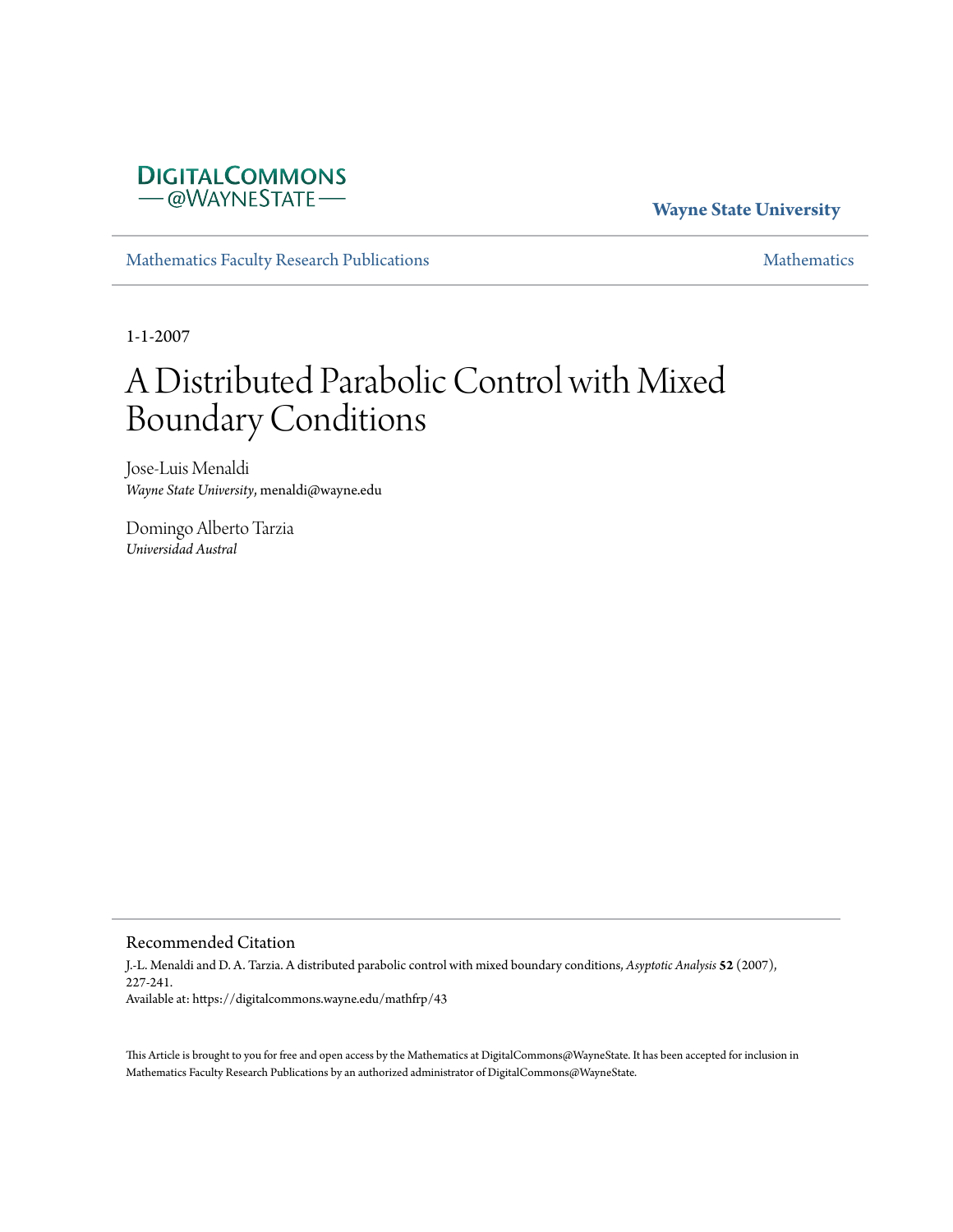# <span id="page-1-0"></span>A Distributed Parabolic Control with Mixed Boundary Conditions

Jose-Luis Menaldi *<sup>∗</sup>* Domingo Alberto Tarzia *†*

#### **Abstract**

We study the asymptotic behavior of an optimal distributed control problem where the state is given by the heat equation with mixed boundary conditions. The parameter  $\alpha$  intervenes in the Robin boundary condition and it represents the heat transfer coefficient on a portion  $\Gamma_1$  of the boundary of a given regular *n*-dimensional domain. For each  $\alpha$ , the distributed parabolic control problem optimizes the internal energy *g.* It is proven that the optimal control  $\hat{g}_{\alpha}$  with optimal state  $u_{\hat{g}_{\alpha}\alpha}$  and optimal adjoint state  $p_{\hat{q}_{\alpha}q}$  are convergent as  $\alpha \to \infty$  (in norm of a suitable Sobolev parabolic space) to  $\hat{g}$ ,  $u_{\hat{g}}$  and  $p_{\hat{g}}$ , respectively, where the limit problem has Dirichlet (instead of Robin) boundary conditions on  $\Gamma_1$ . The main techniques used are derived from the parabolic variational inequality theory.

**Keywords and phrases:** Parabolic variational inequalities, Distributed evolution optimal control, Mixed boundary conditions, Adjoint state, Optimality condition, Asymptotic.

**AMS (MOS) Subject Classification.** Primary: 49J20, 49J40, Secondary: 35R35, 35K20, 35B40.

# **1 Introduction**

Let  $\Omega$  be a bounded domain in  $\mathbb{R}^n$  with a regular boundary  $\partial \Omega = \Gamma_1 \cup \Gamma_2$ , which is the union of two essentially disjoint (and regular) portions  $\Gamma_1$  and  $\Gamma_2$ *,* where  $\Gamma_1$  has a positive  $(n-1)$ -Hausdorff measure. Also suppose given a time interval  $[0, T]$ , for some  $T > 0$ . Consider the following two-state evolution heat conduction problems with mixed boundary conditions,

$$
\partial_t u - \Delta u = g \text{ in } \Omega, \qquad u\big|_{\Gamma_1} = b, \qquad -\partial_n u\big|_{\Gamma_2} = q,\tag{1.1}
$$

and, for a parameter  $\alpha > 0$ ,

$$
\partial_t u - \Delta u = g
$$
 in  $\Omega$ ,  $-\partial_n u|_{\Gamma_1} = \alpha (u - b)$ ,  $-\partial_n u|_{\Gamma_2} = q$ , (1.2)

*<sup>∗</sup>*Wayne State University, Department of Mathematics, Detroit, Michigan 48202, USA (email: jlm@math.wayne.edu)

*<sup>†</sup>*Universidad Austral, Departamento de Matem´atica - Conicet, FCE, Paraguay 1950, S2000FZF Rosario, Argentina (e-mail: domingo.tarzia@fce.austral.edu.ar)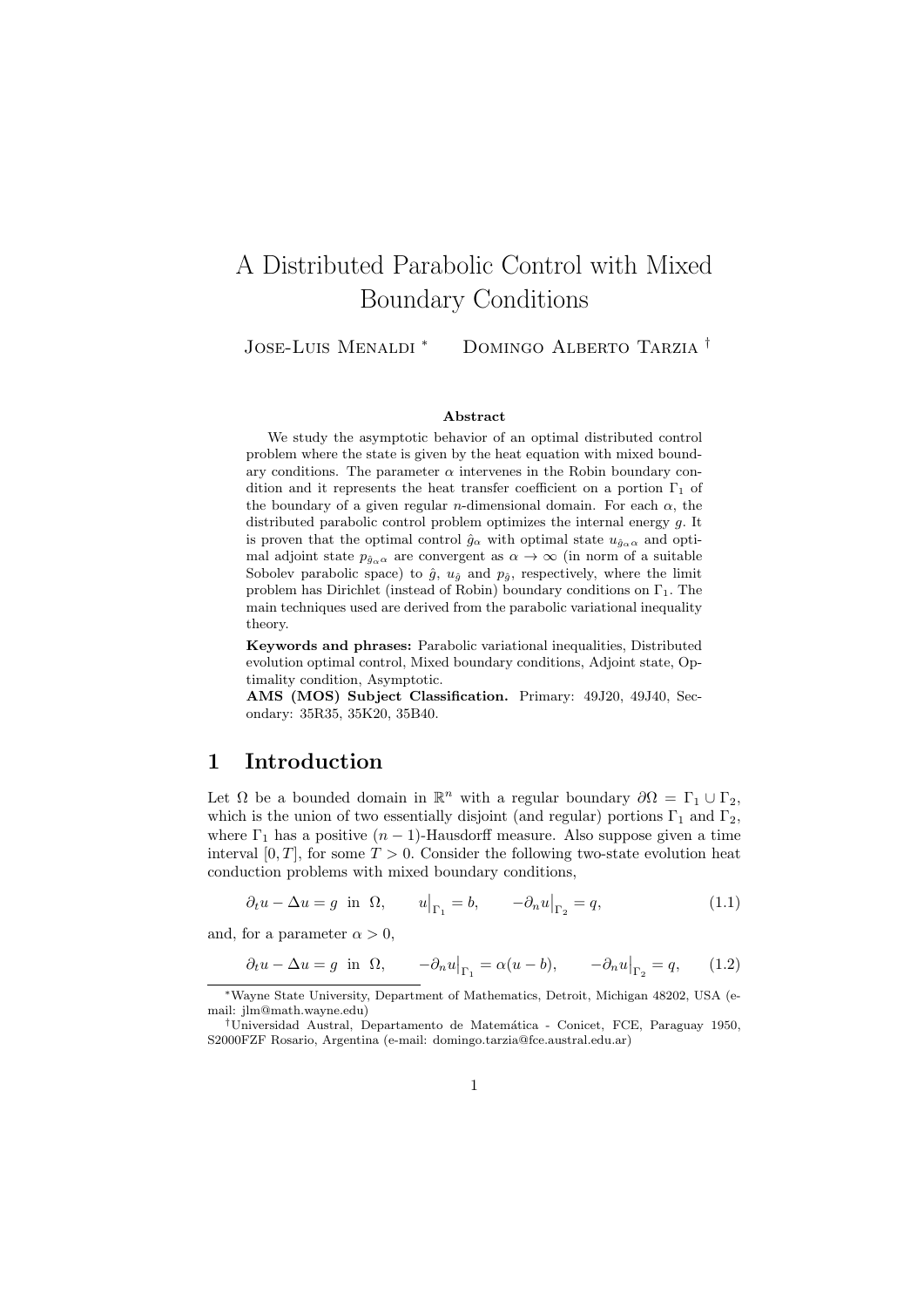<span id="page-2-0"></span>both with an initial condition

$$
u(0) = v_b,\tag{1.3}
$$

where *g* is the internal energy in  $\Omega$ , *b* is the temperature (of the external neighborhood) on  $\Gamma_1$  for [\(1.1\)](#page-1-0) (for [\(1.2](#page-1-0))), *q* is the heat flux on  $\Gamma_2$  and  $\alpha$  is the heat transfer coefficient of  $\Gamma_1$  (Newton's law on  $\Gamma_1$ ). All data, g, q, b, v<sub>b</sub> and the domain  $\Omega$  with the boundary  $\partial \Omega = \Gamma_1 \cup \Gamma_2$  are assumed to be sufficiently smooth so thatthe problems  $(1.1)$  and  $(1.2)$  $(1.2)$  $(1.2)$  admit variational solutions in Sobolev spaces.

The data  $b, v_b$  and  $q$  are fixed, sufficiently smooth and satisfy the compatibility condition  $v_b = b$  on  $\Gamma_1$ , while g is taken as a control variable in  $L^2(0,T;L^2(\Omega))$ , and  $\alpha$  as a (singular) parameter destined to approaches infi-nite.Thus, denote by  $u_g$  and  $u_{g\alpha}$  the solution of ([1.1](#page-1-0)) and [\(1.2](#page-1-0)), respectively, with the initial condition  $(1.3)$  in the following standard variational form

$$
\begin{cases} u_g - v_b \in L^2(0, T; V_0), & u_g(0) = v_b \text{ and } \dot{u}_g \in L^2(0, T; V'_0) \\ \text{such that } \langle \dot{u}_g(t), v \rangle + a(u_g(t), v) = L_g(t, v), & \forall v \in V_0, \end{cases}
$$
(1.4)

and

$$
\begin{cases} u_{g\alpha} \in L^{2}(0,T;V), \quad u_{g\alpha}(0) = v_{b} \quad \text{and} \quad \dot{u}_{g\alpha} \in L^{2}(0,T;V')\\ \text{such that} \quad \langle \dot{u}_{g\alpha}(t), v \rangle + a_{\alpha}(u_{g\alpha}(t), v) = L_{g\alpha}(t, v), \quad \forall v \in V,\end{cases}
$$
(1.5)

where

$$
V_0 := \{ v \in H^1(\Omega) : v|_{\Gamma_1} = 0 \},
$$
  
\n
$$
H := L^2(\Omega), \qquad (g, h)_H := \int_{\Omega} gh \, dx,
$$
  
\n
$$
L_g(t, v) := (g(t), v)_H - \int_{\Gamma_2} q(t)v \, d\gamma,
$$
  
\n
$$
a(u, v) := \int_{\Omega} \nabla u \cdot \nabla v \, dx,
$$
  
\n
$$
a_{\alpha}(u, v) := a(u, v) + \alpha \int_{\Gamma_1} uv \, d\gamma,
$$
  
\n
$$
L_{g\alpha}(t, v) := L_g(t, v) + \alpha \int_{\Gamma_1} bv \, d\gamma,
$$
\n
$$
(1.6)
$$

and  $\langle \cdot, \cdot \rangle$  denotes the duality bracket. Note that the dual space  $V'_0$  (and  $V'$ ) of  $V_0$ (and *V*) is not an space of distributions, since  $\mathcal{D}(\Omega)$  is not dense in  $V_0 \subset V$ , due to the non-zero boundary conditions on  $\Gamma_2$ . The norm in  $V_0$  is given by  $v \mapsto ||\nabla v||_H$ , while the norm in *V* is  $(\Vert v \Vert^2_H + \Vert \nabla v \Vert^2_H)^{1/2}$ . Nevertheless,  $v \mapsto L_g(t, v)$  and  $v \mapsto L_{q\alpha}(t, v)$  are linear continuous functional satisfying

$$
\label{||L_g(t, \cdot)||_{V_0'} ||L_g(t, \cdot)||_{V_0'} \le ||g(t)||_{V_0'} + ||q(t)||_{H^{-1/2}(\Gamma_2)}, \quad \forall v \in V_0, ||L_{g\alpha}(t, \cdot)||_V \le ||g(t)||_{V'} + ||q(t)||_{H^{-1/2}(\Gamma_2)} + \alpha ||b||_{H^{1/2}(\Gamma_1)}, \quad \forall v \in V,
$$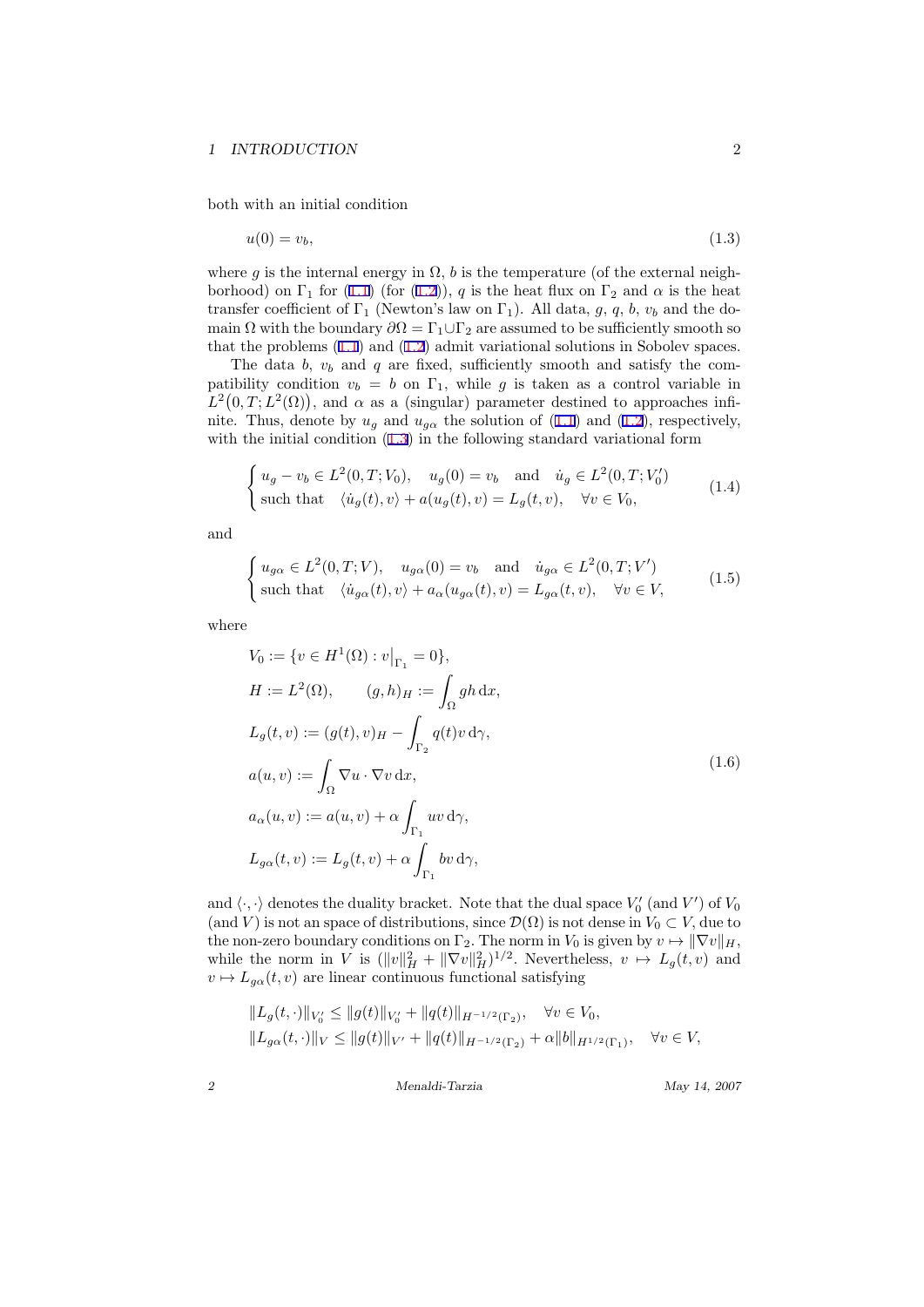<span id="page-3-0"></span>and  $a(\cdot, \cdot)$  and  $a_{\alpha}(\cdot, \cdot)$  are bilinear symmetric continuous forms on  $V_0$  and  $V$ , respectively. Also, it is clear the compatibility assumption  $v_b = b$  on  $\Gamma_1$  and that if  $b = 0$  then  $L_g(t, \cdot) = L_{g,\alpha}(t, \cdot)$ .

One should remark that an element *u* of  $L^2(0,T;V)$  such that *u*<sup>*i*</sup> belongs to  $L^2(0,T;V')$  then *u* can be regarded as a continuous function from [0, T] into *H*. This makes clear the meaning of the initial condition at  $t = 0$  (and idem with  $V_0$  replacing  $V$ ).

On the space  $\mathcal{H} := L^2(\Omega \times ]0, T[)$  with norm  $\|\cdot\|_{\mathcal{H}}$  and inner product  $(\cdot, \cdot)_{\mathcal{H}}$ , i.e.,

$$
(u,v)_{\mathcal{H}} = \int_0^T \left( u(t), v(t) \right)_H \mathrm{d}t, \quad \forall u, v \in \mathcal{H},
$$

consider the nonnegative functional costs *J* and  $J_{\alpha}$ , defined by the expressions

$$
J(g) := \frac{1}{2} \|u_g - z_d\|_{\mathcal{H}}^2 + \frac{m}{2} \|g\|_{\mathcal{H}}^2,
$$
\n(1.7)

and

$$
J_{\alpha}(g) := \frac{1}{2} \|u_{g\alpha} - z_d\|_{\mathcal{H}}^2 + \frac{m}{2} \|g\|_{\mathcal{H}}^2,
$$
\n(1.8)

where  $z_d$  is a given element in  $\mathcal{H} = L^2(\Omega \times ]0, T[)$  and m is a strictly positive constant.

Our interest is on the distributed parabolic (or evolution) optimal control problems

Find 
$$
\hat{g}
$$
 such that  $J(\hat{g}) \leq J(g)$ ,  $\forall g \in \mathcal{H}$  (1.9)

and

Find 
$$
\hat{g}_{\alpha}
$$
 such that  $J_{\alpha}(\hat{g}_{\alpha}) \leq J_{\alpha}(g), \quad \forall g \in \mathcal{H},$  (1.10)

as well as the asymptotic behavior as the parameter  $\alpha$  approaches infinite.

This type of optimal distributed control problems have been extensively studied, e.g., see the book Lions [\[10](#page-16-0)] among others. As point out early, our interestis the convergence as  $\alpha \to \infty$ , a parabolic version of Gariboldi and Tarzia [[8\]](#page-16-0), whichis related to Ben Belgacem et al. [[4\]](#page-15-0) and Tabacman and Tarzia [[11\]](#page-16-0).

# **2 Parabolic Equations with Mixed Conditions**

Note that if via Riesz' representation  $H = H'$  then one has  $V \subset H \subset V'$  and  $V_0 \subset H \subset V'_0$  with a continuous and dense inclusion.

As mentioned early the control parameter  $g$  belongs to  $H$ , and the data for the optimal control problems are  $z_d$  and  $m$  satisfying

$$
z_d \in \mathcal{H} = L^2(0, T; L^2(\Omega)), \quad \text{and} \quad m > 0. \tag{2.1}
$$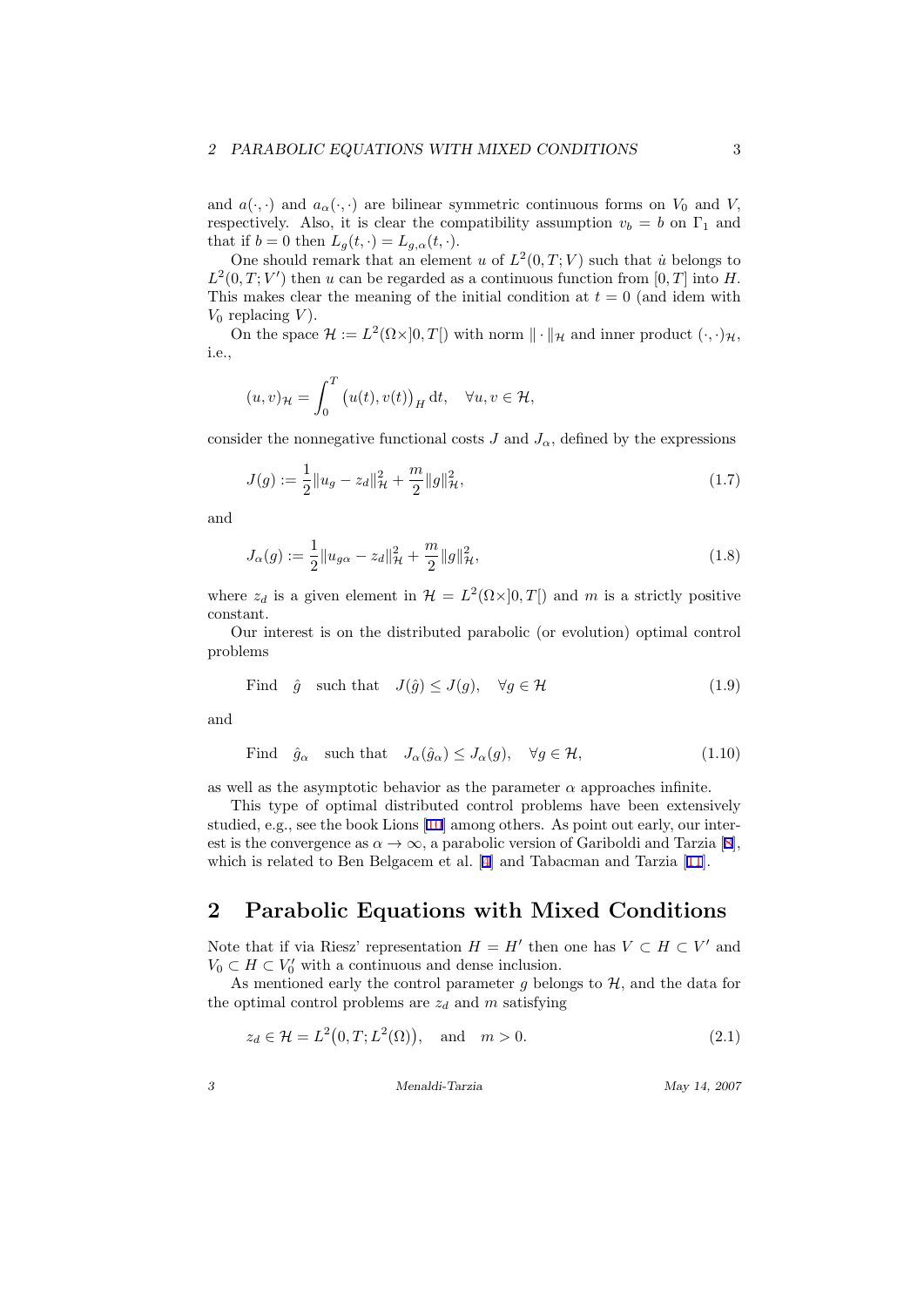#### <span id="page-4-0"></span>*2 PARABOLIC EQUATIONS WITH MIXED CONDITIONS* 4

The regularity of the domain  $\Omega$ , the boundary  $\Gamma_1 \cup \Gamma_2$  and the regularity of the boundary data  $v<sub>b</sub>$ *, b* and *q* are summarized on the assumption

there exists 
$$
\psi \in L^2(0, T; H^2(\Omega))
$$
 with  $\dot{\psi} \in L^2(0, T; L^2(\Omega))$   
such that  $\psi(0) = v_b$ ,  $\psi\big|_{\Gamma_1} = b$ ,  $\partial_n \psi\big|_{\Gamma_1} = 0$ ,  $-\partial_n \psi\big|_{\Gamma_2} = q$ , (2.2)

with the standard notation of Sobolev and Lebesgue spaces and the compatibility assumption  $v_b = b$  on  $\Gamma_1$ . Note the over conditioning for  $\psi$  on  $\Gamma_1$ , which is not necessary but convenient in some way (e.g., the adjoint state has a very similar equation with homogeneous boundary conditions).

Thus, the change of unknown function *u* into  $u - \psi$  reduces to analysis the case where the boundary data  $v<sub>b</sub>$ ,  $b$  and  $q$  are all zero, and  $g$  is replaced by  $g - (\partial_t - \Delta)\psi$ . However, for  $\alpha > 0$  a new term appears, namely,

$$
\langle g_{\psi}(t), v \rangle = (g(t), v)_{H} + \int_{\Gamma_1} v \partial_n \psi(t) d\gamma, \quad \forall v \in V,
$$
\n(2.3)

i.e., the new Robin boundary condition is non-homogeneous and

$$
\|g_{\psi}(t)\|_{V'} = \sup_{\|v\|_{V} \le 1} |\langle g_{\psi}(t), v \rangle| \le \|g(t)\|_{L^{2}(\Omega)} + \|\partial_{n}\psi(t)\|_{H^{-1/2}(\Gamma_{1})}.
$$

Thus, because of the over conditioning on  $\Gamma_1$  one has  $g_{\psi} = g$ . Anyway, both problems,  $(1.4)$  and  $(1.5)$  become

$$
\begin{cases} u_g \in L^2(0,T;V_0), \quad \text{with} \quad u_g(0) = 0 \quad \text{and} \quad \dot{u}_g \in L^2(0,T;V'_0) \\ \text{such that} \quad \langle \dot{u}_g(t), v \rangle + a(u_g(t), v) = (g(t), v)_H, \quad \forall v \in V_0 \end{cases}
$$
 (2.4)

and

$$
\begin{cases} u_{g\alpha} \in L^{2}(0,T;V), \text{ with } u_{g\alpha}(0) = 0 \text{ and } \dot{u}_{g\alpha} \in L^{2}(0,T;V')\\ \text{such that } \langle \dot{u}_{g\alpha}(t), v \rangle + a_{\alpha}(u_{g\alpha}(t), v) = (g(t), v)_{H}, \quad \forall v \in V, \end{cases}
$$
(2.5)

where $(\cdot, \cdot)_H$ ,  $a(\cdot, \cdot)$  and  $a_\alpha(\cdot, \cdot)$  are as in ([1.6\)](#page-2-0). Again  $V_0 \subset V$  with inclusion continuous but not dense, so that  $V'$  is not identifiable with a subset of  $V'_{0}$ . However, by Hahn-Banach Theorem, any element in  $V'_0$  can be extended to an element in *V ′* preserving its norm.

Recall that for any element *u* in  $L^2(0,T;V)$  with *u* in  $L^2(0,T;V')$  such that the distribution  $(\partial_t - \Delta)u$  belongs to  $L^2(\Omega \times ]0, T[)$  one can integrate by parts to interpret  $\partial_n u$  as an element in  $L^2(0,T;H^{-1/2}(\partial\Omega))$ , where  $H^{-1/2}(\partial\Omega)$ is the dual space of  $H^{1/2}(\partial\Omega) = \gamma(H^1(\Omega))$  and  $\gamma$  is the trace operator from  $H^1(\Omega)$  onto  $H^{1/2}(\partial\Omega)$ . Again, to simplify the arguments, one may assume that  $\partial\Omega = \Gamma_1 \cup \Gamma_2$  such that for any  $v_i$  in  $H^{1/2}(\Gamma_i)$  there exists *v* in  $H^1(\Omega)$  satisfying  $v = v_i$  on  $\Gamma_i$ , for  $i = 1, 2, e.g.,$  the two pieces of the boundary are strictly disjoint,  $\Gamma_1 \cap \Gamma_2 = \emptyset$  (i.e.,  $\Gamma_i = \partial \Omega_i$  and  $\overline{\Omega}_1 \subset \Omega_2$ ). Therefore, the parabolic equations  $(2.4)$  and  $(2.5)$  mean the following: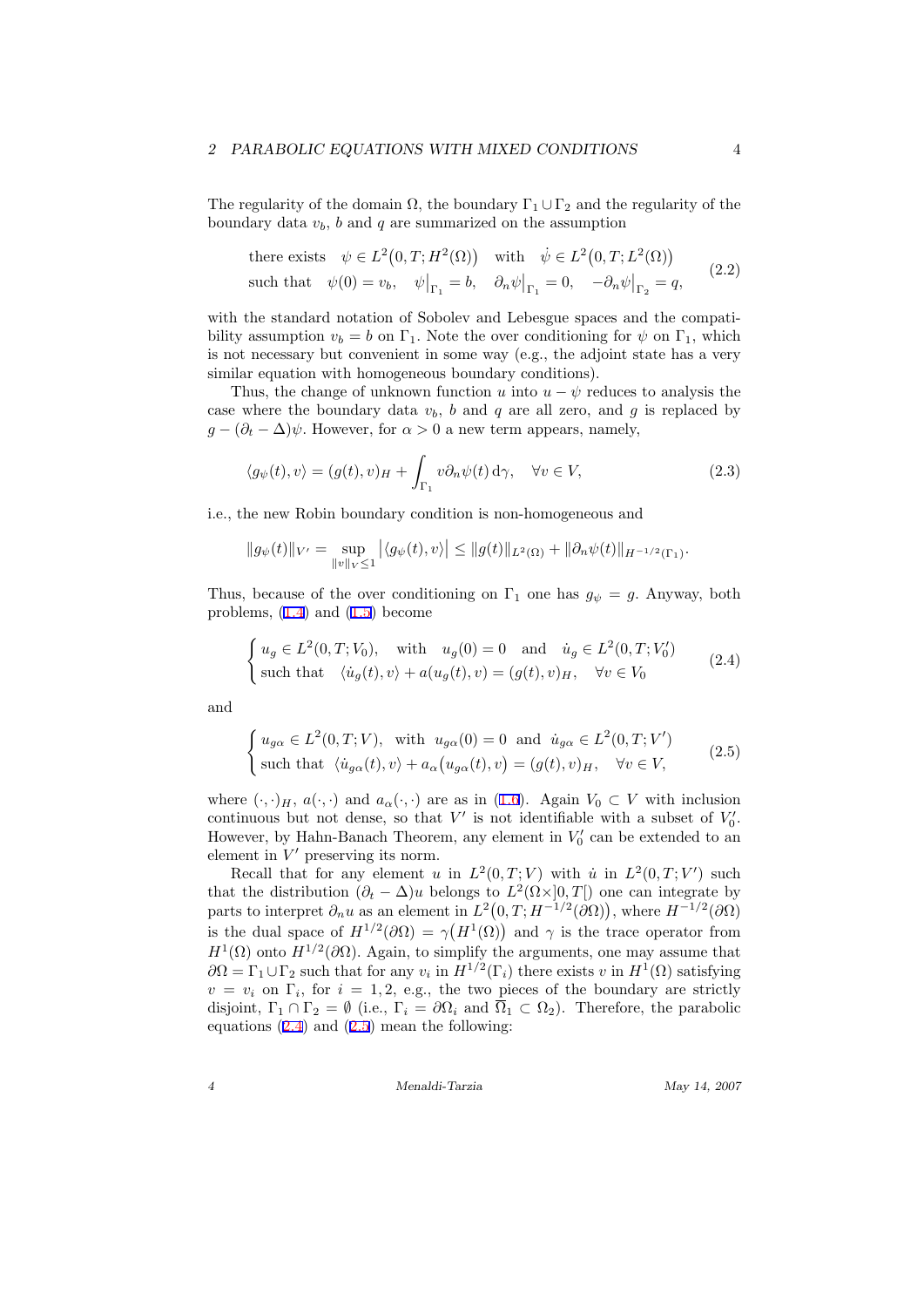- <span id="page-5-0"></span>• *space of the solution*:  $u_g$  in  $L^2(0,T; V_0)$  with  $\dot{u}_g$  in  $L^2(0,T; V'_0)$ , and  $u_{g\alpha}$ in  $L^2(0,T; V)$  with  $\dot{u}_{g\alpha}$  in  $L^2(0,T; V')$ ,
- *initial condition*: for either  $u = u_q$  or  $u = u_{q\alpha}$  the solution *u* belongs to  $C^0(0,T; L^2(\Omega))$  and so  $u(0) = 0$  in  $L^2(\Omega)$ ,
- *equation in*  $\Omega \times ]0,T[$ : for either  $u = u_g$  or  $u = u_{g\alpha}$  the solution *u* is considered as a distribution so that  $(\partial_t - \Delta)u = g$  in  $\mathcal{D}'(\Omega \times ]0, T[$ *)*,
- *boundary condition on*  $\Gamma_2$ : for either  $u = u_g$  or  $u = u_{g\alpha}$  the trace of the solution *u* is defined and  $\partial_n u = 0$  in  $L^2(0, T; H^{-1/2}(\Gamma_2)),$
- *boundary condition on*  $\Gamma_1$ :  $u_g = 0$  in  $L^2(0,T;H^{1/2}(\Gamma_1))$  and  $\partial_n u_{g\alpha}$  +  $\alpha u_{g\alpha} = 0$  in  $L^2(0,T;H^{-1/2}(\Gamma_1)).$

Firstly, note that  $u_{g\alpha}|_{\Gamma_1}$  belongs to  $L^2(0,T;H^{1/2}(\Gamma_1))$  and

$$
L^{2}(0,T;H^{1/2}(\Gamma_{1})) \subset L^{2}(0,T;L^{2}(\Gamma_{1})) \subset L^{2}(0,T;H^{-1/2}(\Gamma_{1})),
$$

with continuous and dense inclusion. Secondly, when comparing the solutions  $u_g$  and  $u_{g\alpha}$  one has both in the larger space  $L^2(0,T;V)$ . However, the continuous inclusion  $V_0 \subset V$  is not dense, and so the inclusion  $V' \subset V'_0$  is not injective, one has  $\dot{u}_g$  and  $\dot{u}_{g\alpha}$  elements in  $L^2(0,T;V'_0)$ , which are not identifiable as distributions.

#### **3 State and Adjoint State Equations**

Tostudy the optimal control problem  $(1.9)$  $(1.9)$ , denote by  $u_0$  the solution  $u_q$  of the parabolic variational equality either  $(1.4)$  or equivalently  $(2.4)$  corresponding to  $g = 0$ , and define the (linear) operator  $C: \mathcal{H} \to L^2(0,T;V_0)$ , given by  $C(g) :=$  $u_g - u_0$ . We have

**Proposition 3.1.** *With the previous notation and assumptions, the functional* ([1.7](#page-3-0)) *can be expressed as*

$$
J(g) = \frac{1}{2}\pi(g, g) - \ell(g) + \frac{1}{2}||z_d - u_0||^2_{\mathcal{H}}, \quad \forall g \in \mathcal{H},
$$

*where*  $\pi(g, h) := (C(g), C(h))_{\mathcal{H}} + m(g, h)_{\mathcal{H}}$  *is a symmetric, continuous and coercive bilinear form on*  $\mathcal H$  *and*  $\ell(g) := (C(g), z_d - u_0)_{\mathcal H}$  *is a linear continuous H functional on H. Moreover, J is strictly convex and its Gateaux derivative is given by*  $\langle J'(g), h \rangle = (u_g - z_d, C(g))_{\mathcal{H}} + m(g, h)_{\mathcal{H}}$ . Furthermore, as a conse-<br>
given by  $\langle J'(g), h \rangle = (u_g - z_d, C(g))_{\mathcal{H}} + m(g, h)_{\mathcal{H}}$ . Furthermore, as a conse*quence, the optimal control problem* [\(1.9](#page-3-0)) *has a unique minimizer g*ˆ *in H, i.e.,*  $J(\hat{g}) \leq J(g)$ , for every g in H, any solution  $\bar{g}$  of the equation  $J'(\bar{g}) = 0$  is indeed *a minimizer. Also, if p<sup>g</sup> is the adjoint state defined by the parabolic variational equality with a terminal condition*

$$
\begin{cases} p_g \in L^2(0, T; V_0), & with \quad p_g(T) = 0 \quad and \quad \dot{p}_g \in L^2(0, T; V'_0) \\ such \; that \quad -\langle \dot{p}_g(t), v \rangle + a(u_g(t), v) = (u_g - z_d, v)_H, \quad \forall v \in V_0, \end{cases} \tag{3.1}
$$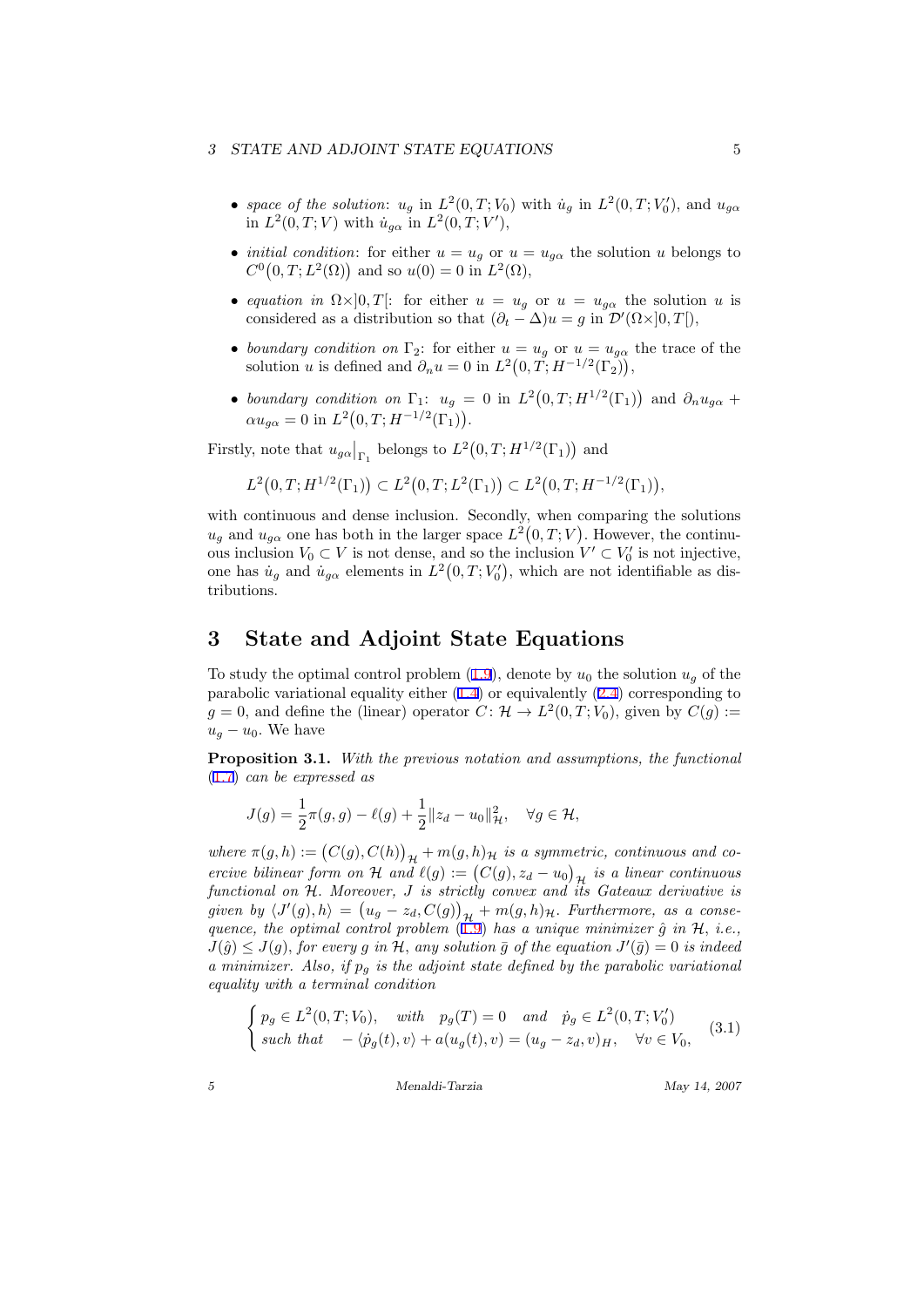<span id="page-6-0"></span>*then*  $J'(g) = mg + p_g$  *for every g in*  $H$  *and*  $J'(\hat{g}) = m\hat{g} + p_{\hat{g}} = 0$ *.* 

*Proof.* Note the boundary conditions for the adjoint state  $p<sub>g</sub>$  are

$$
p_g(t) = 0
$$
 on  $\Gamma_1$  and  $\partial_n p_g(t) = 0$  on  $\Gamma_2$ .

for almost every  $t$  in  $[0, T]$ .

First, we check the expression of *J*, if  $z'_d := z_d - u_0$  then

$$
J(g) = \frac{1}{2} ||C(g) - z_d'||_H^2 + \frac{m}{2} ||g||_H^2 =
$$
  
= 
$$
\frac{1}{2} \Big[ ||C(g)||_H^2 + ||z_d'||_H^2 - 2(C(g), z_d')\mu \Big] + \frac{m}{2} ||g||_H^2 =
$$
  
= 
$$
\frac{1}{2} \pi(g, g) - L(g) + \frac{1}{2} ||z_d - u_0||_H^2.
$$

To verify that  $g \mapsto C(g)$  is a linear application, one checks that the function  $r_1u_{g_1} + r_2u_{g_2} + (1 - r_1 - r_2)u_0$  is a solution of the parabolic variational equality ([1.4](#page-2-0)) with  $g = r_1g_1 + r_2g_2$ , for every real numbers  $r_1, r_2$ ; and by uniqueness one has

$$
u_{r_1g_1+r_2g_2} = r_1u_{g_1} + r_2u_{g_2} + (1 - r_1 - r_2)u_0,
$$
\n(3.2)

for every  $r_i, r_2$  in R and  $g_1, g_2$  in  $H$ *.* Hence,

$$
C(r_1g_1 + r_2g_2) = u_{r_1g_1 + r_2g_2} - u_0 = r_1u_{g_1} + r_2u_{g_2} + (1 - r_1 - r_2)u_0 - u_0 =
$$
  
=  $r_1(u_{g_1} - u_0) + r_2(u_{g_2} - u_0) = r_1C(g_1) + r_2C(g_2),$ 

i.e., the operator *C* is linear.

Now to check the continuity of *C*, we note that since  $\Gamma_1$  has positive measure, Poincaré inequality implies that the bilinear form  $a(\cdot, \cdot)$  is coercive on  $V_0$ , i.e., there exists  $\lambda_0 > 0$  such that

$$
a(v, v) \ge \lambda_0 \|\nabla v\|_H^2, \quad \forall v \in V_0.
$$
\n
$$
(3.3)
$$

We have

$$
(\dot{u}_g(t) - \dot{u}_0(t), v)_H + a(u_g(t) - u_0(t), v) = (g(t), v)_H, \quad \forall v \in V_0,
$$

and, in particular, for  $v = u<sub>q</sub>(t) - u<sub>0</sub>(t)$ ,

$$
\frac{1}{2} \frac{d}{dt} (||u_g(t) - u_0(t)||_H^2) + \lambda_0 ||\nabla (u_g(t) - u_0(t))||_H^2 \le
$$
  
\n
$$
\le (g(t), u_g(t) - u_0(t))_H \le \frac{1}{2\lambda_0} ||g(t)||_{V_0'}^2 + \frac{\lambda_0}{2} ||\nabla (u_g(t) - u_0(t))||_{V_0}^2,
$$

where the dual norm is given by

 $||v||_{V_0'}^2 = \sup \{(v, \varphi)_H : \varphi \in V_0, ||\varphi||_{V_0} \leq 1\}.$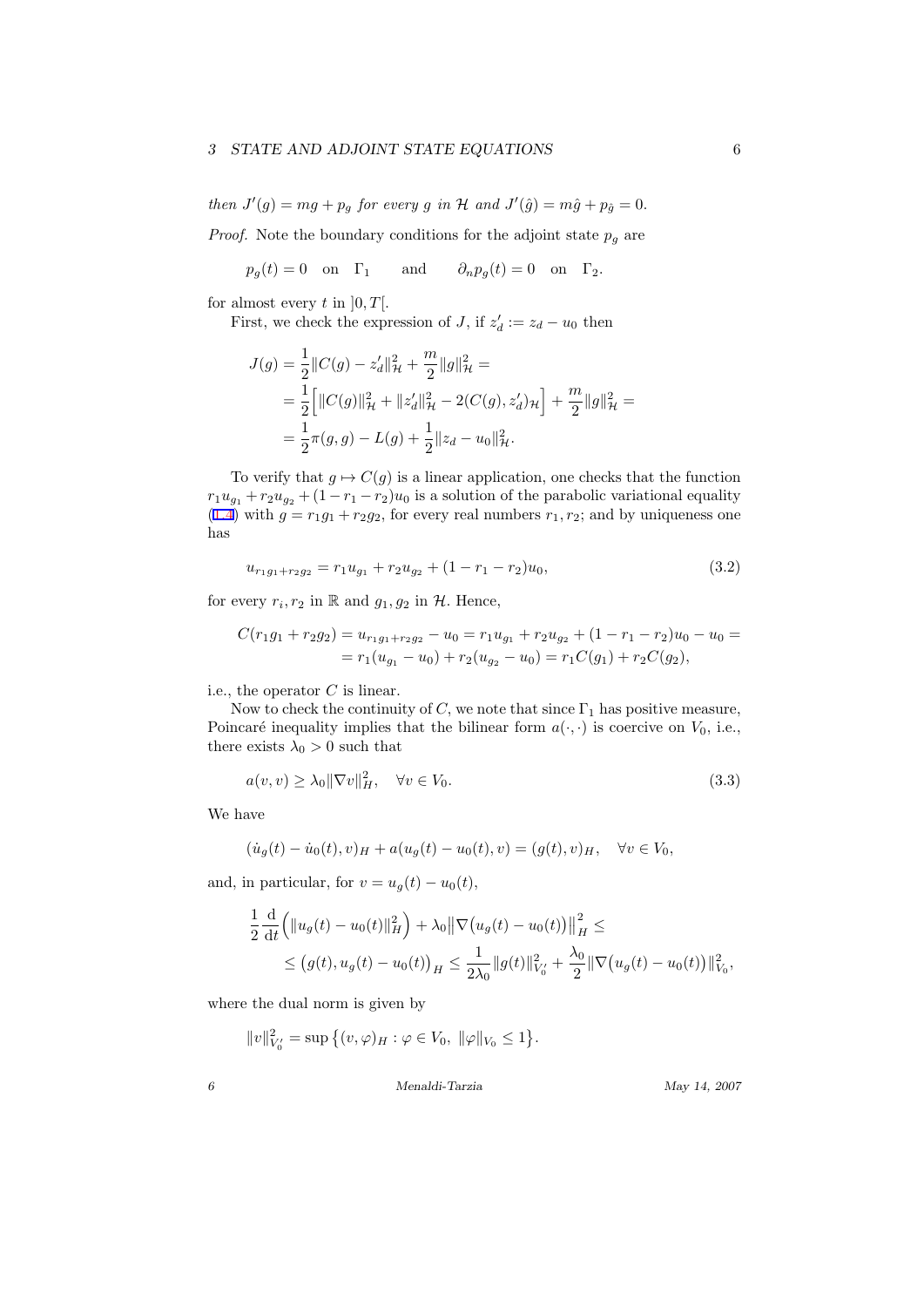<span id="page-7-0"></span>This yields

$$
\|\nabla C(g)\|_{\mathcal{H}} \leq \frac{1}{\lambda_0} \Big[ \int_0^T \|g(t)\|_{V'_0}^2 dt \Big]^{1/2},
$$
  

$$
\sup_{0 \leq t \leq T} \|C(g)(t)\|_{H} \leq \frac{1}{\sqrt{\lambda_0}} \Big[ \int_0^T \|g(t)\|_{V'_0}^2 dt \Big]^{1/2},
$$

and going back to the equation, we get

$$
\Big[\int_0^T \left\|\frac{\mathrm{d}}{\mathrm{d}t}\big(C(g)(t)\big)\right\|_{V'_0}^2 \mathrm{d}t\Big]^{1/2} \le \frac{2}{\lambda_0} \Big[\int_0^T \|g(t)\|_{V'_0}^2 \mathrm{d}t\Big]^{1/2}
$$

Hence the operator

$$
C: L^2(0,T;V'_0) \to \{v \in L^2(0,T;V_0) \cap L^{\infty}(0,T;H) : v \in L^2(0,T;V'_0)\}
$$

is actually continuous. As a consequence, the bilinear form  $\pi(\cdot, \cdot)$  is symmetric, continuous and coercive on  $\mathcal{H} \times \mathcal{H}$ , since  $\mathcal{H} \subset L^2(0,T;V'_0)$ .

Tocomplete the argument, we choose  $v = C(h)$  in ([3.1](#page-5-0)) and  $v = p_g$  in ([1.4\)](#page-2-0) with  $g = 0$  and  $g = h$  to obtain, after integrating in *t*, the equalities

$$
- (\dot{p}_g, C(h))_{\mathcal{H}} + \int_0^T a(p_g(t), C(h)(t)) dt = (u_g - z_d, C(h))_{\mathcal{H}}
$$

and

$$
(\dot{u}_h - \dot{u}_0, p_g)_{\mathcal{H}} + \int_0^T a(u_h(t) - u_0(t), p_g(t)) dt = (h, p_g)_{\mathcal{H}}.
$$

Thus

*−*

$$
\int_0^T \frac{\mathrm{d}}{\mathrm{d}t} (p_g(t), C(h)(t))_H \, \mathrm{d}t + (h, p_g)_{\mathcal{H}} = (u_g - z_d, C(h))_{\mathcal{H}},
$$

and because  $p_g(T) = 0$  and  $C(h)(0) = 0$ , we deduce  $J'(g) = mg + p_g$ .

Toshow that  $g \mapsto J(g)$  is strictly convex, one makes use of  $(1.7)$  and  $(3.2)$  $(3.2)$ to check that

$$
(1 - \theta)J(g_2) + \theta J(g_1) - J((1 - \theta)g_1 + \theta g_2) =
$$
  
= 
$$
\frac{1}{2}\theta(1 - \theta)\left[\|u_{g_1} - u_{g_2}\|_{\mathcal{H}}^2 + m\|g_1 - g_2\|_{\mathcal{H}}^2\right],
$$

for every  $\theta$  in [0, 1] and any  $g_1, g_2$  in  $\mathcal{H}$ .

Similarly,to study the optimal control problem  $(1.10)$  $(1.10)$  $(1.10)$ , denote by  $u_{0\alpha}$  the solution $u_{g\alpha}$  of the parabolic variational equality either [\(1.5](#page-2-0)) or equivalently ([2.5\)](#page-4-0) corresponding to  $g = 0$ , and define the (linear) operator  $C_{\alpha} : \mathcal{H} \to L^2(0, T; V)$ , given by  $C_{\alpha}(g) := u_{g\alpha} - u_{0\alpha}$ . We have

*7 Menaldi-Tarzia May 14, 2007*

 $\Box$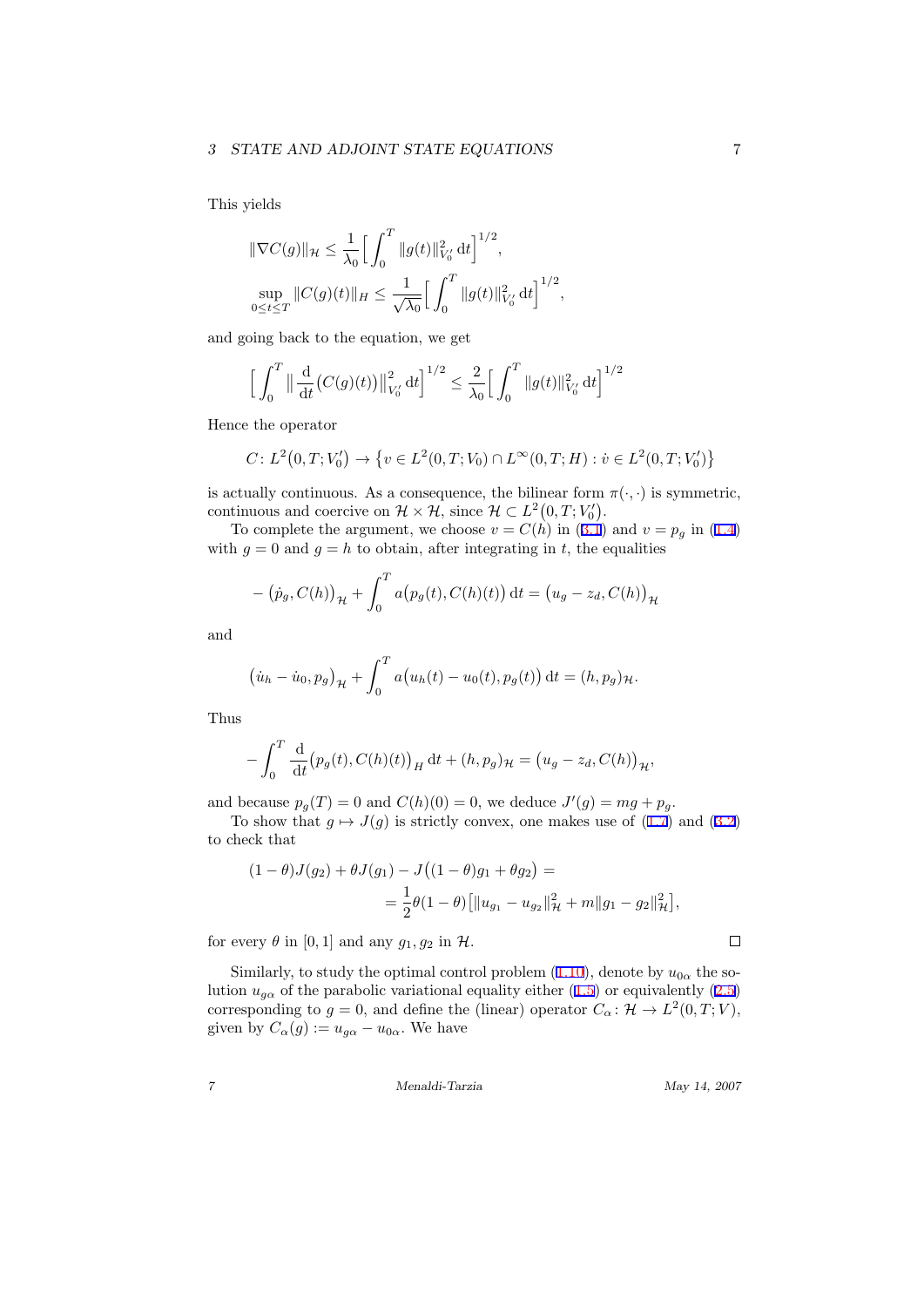<span id="page-8-0"></span>**Proposition 3.2.** *With the previous notation and assumptions, the functional* ([1.8](#page-3-0)) *can be expressed as*

$$
J_{\alpha}(g) = \frac{1}{2}\pi_{\alpha}(g,g) - \ell_{\alpha}(g) + \frac{1}{2}||z_d - u_{0\alpha}||^2_{\mathcal{H}}, \quad \forall g \in \mathcal{H},
$$

*where*  $\pi_{\alpha}(g, h) := (C_{\alpha}(g), C_{\alpha}(h))_{\mathcal{H}} + m(g, h)_{\mathcal{H}}$  *is a symmetric, continuous and coercive bilinear form on*  $\mathcal H$  *and*  $\ell_{\alpha}(g) := (C_{\alpha}(g), z_d - u_{0\alpha})_{\mathcal H}$  *is a linear continuous functional on*  $H$ *. Moreover,*  $J_{\alpha}$  *is strictly convex and its Gateaux derivative* of  $J_{\alpha}$  is given by  $\langle J'_{\alpha}(g), h \rangle = (u_g - z_d, C_{\alpha}(g))_{\mathcal{H}} + m(g, h)_{\mathcal{H}}$ . Furthermore, as a *consequence, the optimal control problem*  $(1.10)$  $(1.10)$  *has a unique minimizer*  $\hat{g}_{\alpha}$  *in* H, i.e.,  $J_{\alpha}(\hat{g}_{\alpha}) \leq J_{\alpha}(g)$ , for every g in H, and any solution  $\bar{g}_{\alpha}$  of the equation  $J'(\bar{g}_{\alpha}) = 0$  *is indeed a minimizer. Also if*  $p_{g\alpha}$  *is the adjoint state defined by the parabolic variational equality with a terminal condition*

$$
\begin{cases}\np_{g\alpha} \in L^2(0, T; V), \quad with \quad p_{g\alpha}(T) = 0 \quad and \quad \dot{p}_{g\alpha} \in L^2(0, T; V') \\
such that \quad -\langle \dot{p}_{g\alpha}(t), v \rangle + a_{\alpha}(p_{g\alpha}(t), v) = (u_{g\alpha} - z_d, v)_H, \ \forall v \in V,\n\end{cases} \tag{3.4}
$$

then  $J'_{\alpha}(g) = mg_{\alpha} + p_{g_{\alpha}}$  for every g in H and  $J'_{\alpha}(\hat{g}_{\alpha}) = m\hat{g}_{\alpha} + p_{\hat{g}_{\alpha}} = 0$ .

*Proof.* The calculations are similar to the previous proposition. We remark that the boundary conditions for the adjoint state  $p_{q\alpha}$  are

$$
-\partial_n p_{g\alpha}(t) = \alpha p_{g\alpha} \quad \text{on} \quad \Gamma_1 \qquad \text{and} \qquad \partial_n p_{g\alpha}(t) = 0 \quad \text{on} \quad \Gamma_2.
$$

for almost every *t* in  $[0, T]$ . Moreover, we assume  $\alpha > 0$  so that the coerciveness ([3.3](#page-6-0)) becomes

$$
a_{\alpha}(v,v) \ge \lambda_1 \min\{1,\alpha\} \left[ \|\nabla v\|_{H}^{2} + \|v\|_{H}^{2} \right], \quad \forall v \in V,
$$
\n(3.5)

Indeed, by contradiction one can show that  $a_1(v, v) \ge c_1 ||v||_H^2$  for every *v* in *V*, which implies (3.5). The continuity of  $a(\cdot, \cdot)$  in *V* uses the continuity of the trace in  $H^1(\Omega)$ , namely, for some  $\Lambda_1 > 0$  one has

$$
a_{\alpha}(u,v) \le \Lambda_1 \max\{1,\alpha\} \|u\|_{V} \|v\|_{V}, \quad \forall v \in V,
$$
\n(3.6)

which depends on  $\alpha > 0$ .

The operator  $C_{\alpha}$  actually maps the space  $L^2(0,T;V')$  into the space

$$
\{v \in L^2(0,T;V) \cap L^{\infty}(0,T;H) : \dot{v} \in L^2(0,T;V')\}
$$

and the estimates

$$
\begin{aligned}\n\|\nabla C_{\alpha}(g)\|_{\mathcal{H}} &\leq \frac{1}{\lambda_{1}} \Big[ \int_{0}^{T} \|g(t)\|_{V'}^{2} \, \mathrm{d}t \Big]^{1/2}, \\
\sup_{0 \leq t \leq T} \|C_{\alpha}(g)(t)\|_{H} &\leq \frac{1}{\sqrt{\lambda_{1}}} \Big[ \int_{0}^{T} \|g(t)\|_{V'}^{2} \, \mathrm{d}t \Big]^{1/2}, \\
\Big[ \int_{0}^{T} \|\frac{\mathrm{d}}{\mathrm{d}t} \big(C_{\alpha}(g)(t)\big) \big\|_{V'_{0}}^{2} \, \mathrm{d}t \Big]^{1/2} &\leq \frac{2}{\lambda_{1}} \Big[ \int_{0}^{T} \|g(t)\|_{V'}^{2} \, \mathrm{d}t \Big]^{1/2}\n\end{aligned}
$$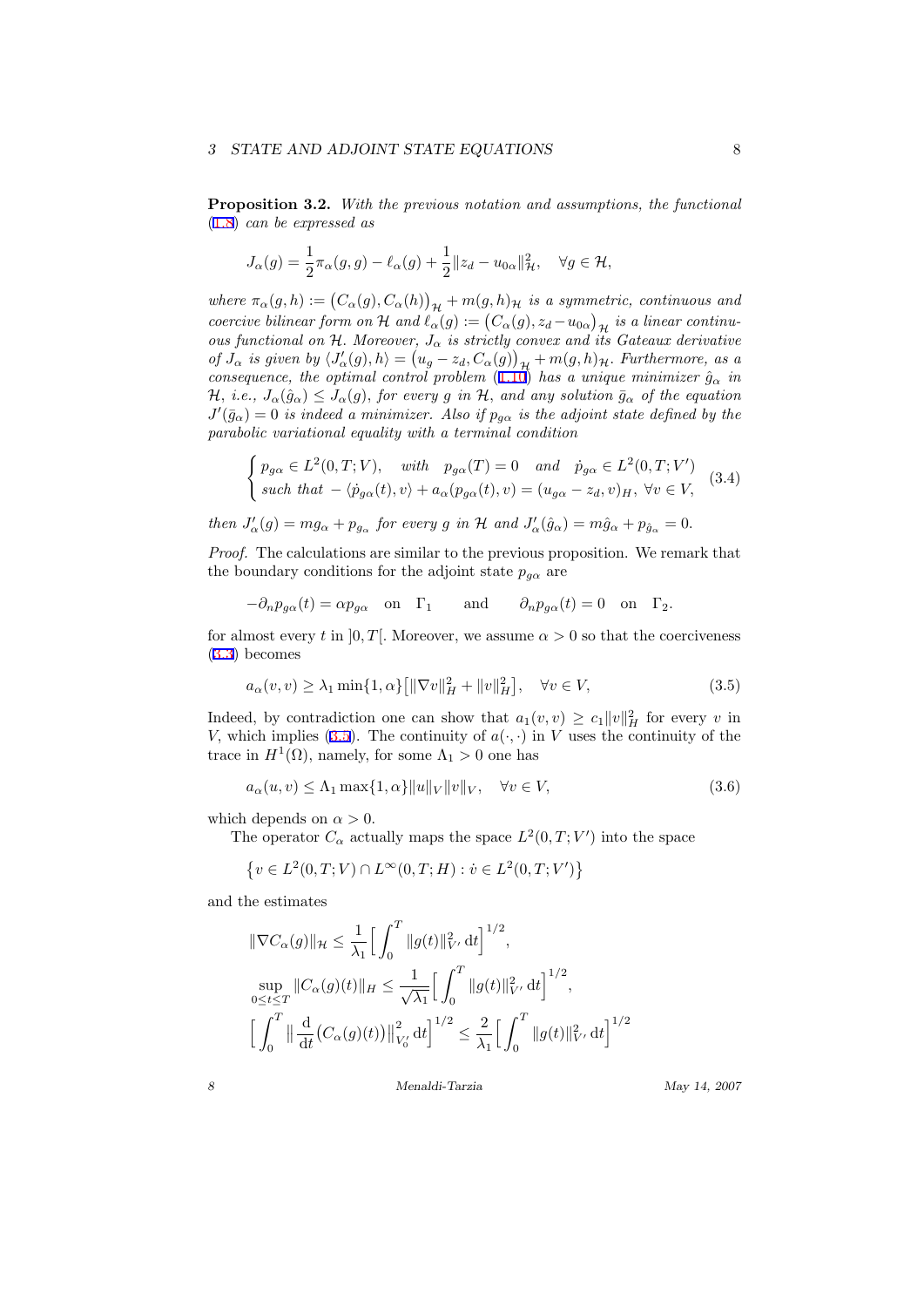#### *3* STATE AND ADJOINT STATE EQUATIONS 9

are independent of  $\alpha > 1$ , but

$$
\Big[\int_0^T \|\frac{\mathrm{d}}{\mathrm{d}t} (C_\alpha(g)(t))\|_{V'}^2 \,\mathrm{d}t\Big]^{1/2} \le \frac{1+\alpha}{\lambda_1} \Big[\int_0^T \|g(t)\|_{V'}^2 \,\mathrm{d}t\Big]^{1/2}
$$

is depends on  $\alpha$ . Certainly, also one deduces

$$
\alpha \int_0^T |C_\alpha(g)(t)|^2_{L^2(\Gamma_1)} dt \le ||g||_{L^2(0,T;V')} ||C_\alpha(g)||_{L^2(0,T;V)},
$$

which is uniformly bounded in  $\alpha > 1$ . On the other hand, note that the functions *b* and *q* (or  $\psi$ ) intervene to estimate  $u_{0\alpha}$  and  $\dot{u}_{0\alpha}$ .

To show that  $g \mapsto J_{\alpha}(g)$  is strictly convex, one show that

$$
(1 - \theta)J_{\alpha}(g_2) + \theta J_{\alpha}(g_1) - J_{\alpha}((1 - \theta)g_1 + \theta g_2) =
$$
  
=  $\frac{1}{2}\theta(1 - \theta)\left[\|u_{g_1\alpha} - u_{g_2\alpha}\|_{\mathcal{H}}^2 + m\|g_1 - g_2\|_{\mathcal{H}}^2\right],$ 

for every  $\theta$  in [0, 1] and any  $g_1, g_2$  in  $\mathcal{H}$ .

Remark that one has nice estimates for the affine application  $g \mapsto u_{g\alpha}$ , namely

$$
\label{eq:22} \begin{split} \|\nabla u_{g_1\alpha}-\nabla u_{g_2\alpha}\|_{\mathcal{H}}&\leq \frac{1}{\lambda_1}\|g_1-g_2\|_{L^2(0,T;V')},\\ \sup_{0\leq t\leq T}\|u_{g_1\alpha}(t)-u_{g_2\alpha}(t)\|_{H}\leq \frac{1}{\sqrt{\lambda_1}}\|g_1-g_2\|_{L^2(0,T;V')},\\ \|\dot u_{g_1\alpha}-\dot u_{g_2\alpha}\|_{L^2(0,T;V')}&\leq \frac{2}{\lambda_1}\|g_1-g_2\|_{L^2(0,T;V')},\\ \|\dot u_{g_1\alpha}-\dot u_{g_2\alpha}\|_{L^2(0,T;V')}&\leq \frac{1+\alpha}{\lambda_1}\|g_1-g_2\|_{L^2(0,T;V')},\\ \|u_{g_1\alpha}-u_{g_2\alpha}\|_{L^2(0,T;L^2(\Gamma_1)}&\leq \frac{1}{\sqrt{\lambda_1\alpha}}\|g_1-g_2\|_{L^2(0,T;V')}, \end{split}
$$

and similarly, for the adjoint state mapping  $g \mapsto p_{g\alpha}$ , one obtain estimates as above replacing  $u_{g_i\alpha}$  with  $p_{g_i\alpha}$ .

On the other hand,  $u_{g_1\alpha} - u_{g_2\alpha}$  is the unique solution of a parabolic vari-ationalequality ([1.5](#page-2-0)) with  $q = 0, b = 0$  and  $q = g_1 - g_2$ , i.e.,  $(\partial_t - \Delta)(u_{g_1\alpha}$  $u_{g_2\alpha}$  = *g* in  $L^2(\Omega \times ]0,T[)$  with homogeneous mixed (Robin on  $\Gamma_1$  and Neumann on  $\Gamma_2$ ) boundary conditions. Hence, regularity results implies that  $u_{q_1\alpha}$  –  $u_{g_2\alpha}$  belongs to  $L^2(0,T;H^2(\Omega)) \cap H^1(0,T;L^2(\Omega))$ . Similar arguments apply to  $u_{g_1} - u_{g_2}$ , i.e.,  $(\partial_t - \Delta)(u_{g_1} - u_{g_2}) = g$  in  $L^2(\Omega \times ]0, T[)$  with homogeneous mixed (Dirichlet on  $\Gamma_1$  and Neumann on  $\Gamma_2$ ) boundary conditions. Note that some difficulties due to the mixed boundary conditions do arrives, e.g., see Grisvard[[9\]](#page-16-0), but our interest is on the asymptotic behavior as  $\alpha$  becomes infinite.

*9 Menaldi-Tarzia May 14, 2007*

 $\Box$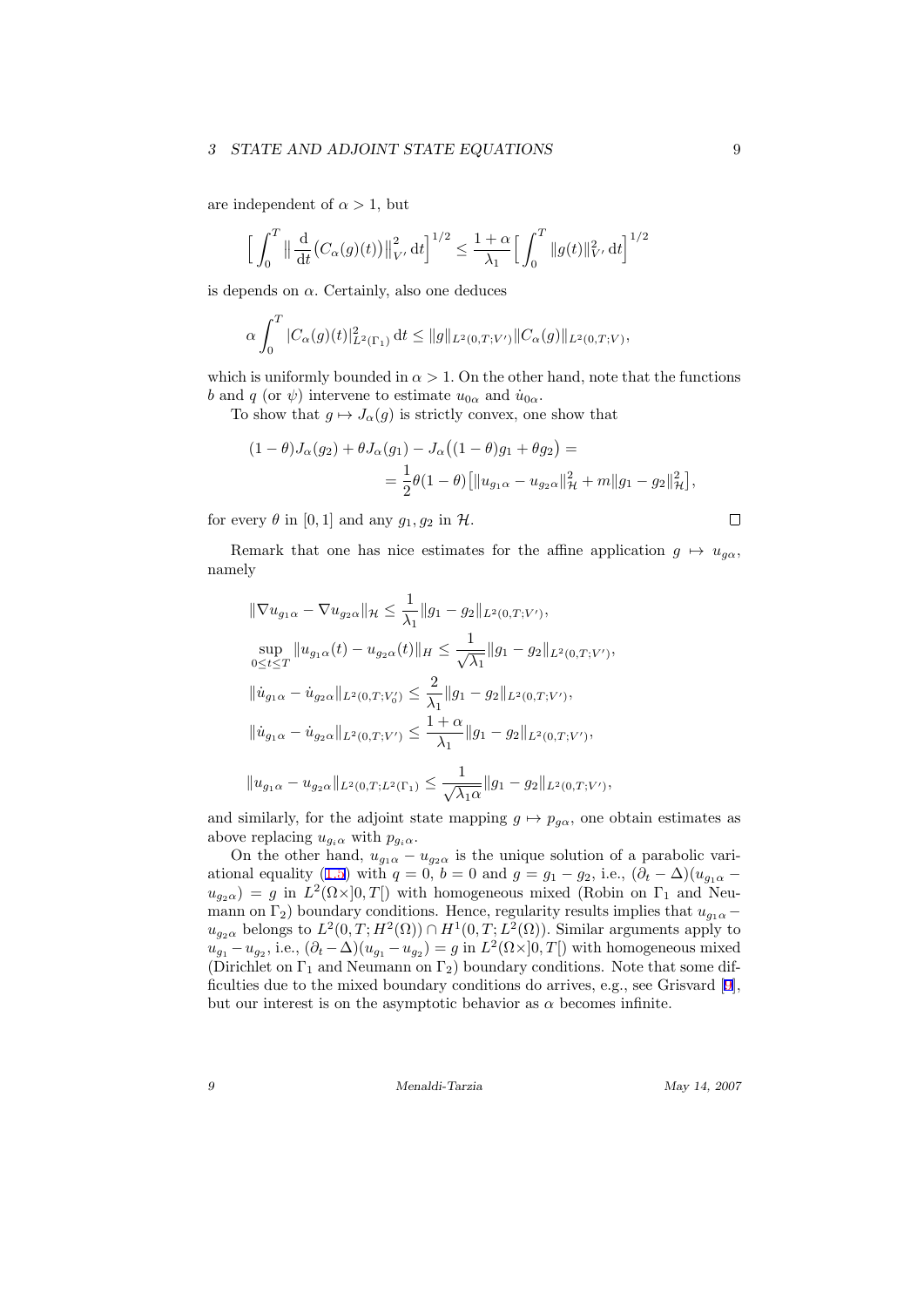#### <span id="page-10-0"></span>**4 Asymptotic Estimates**

First one needs to obtain estimates on  $u_{q\alpha}$  and  $p_{q\alpha}$  uniformly in  $\alpha > 1$  and any given *g.*

**Proposition 4.1.** *Under the previous assumptions one has the estimate*

$$
||u_{g\alpha}||_{L^{\infty}(0,T;H)} + ||u_{g\alpha}||_{L^{2}(0,T;V)} ++ \sqrt{(\alpha - 1)}||u_{g\alpha} - b||_{L^{2}(\Gamma_{1}\times]0,T[)} \leq C(1 + ||g_{\psi}||_{L^{2}(0,T;V')}),
$$
\n(4.1)

*for every*  $\alpha > 1$  *and any g in*  $H$ *, where the constant C depends only on the* norms  $\|\dot{u}_g\|_{L^2(0,T;V')}, \|\nabla u_g\|_{L^2(0,T;H)}$ , and the coerciveness constant  $\lambda_1$  in ([3.5\)](#page-8-0). *Moreover, as*  $\alpha \to \infty$  *one has*  $u_{g\alpha} \to u_g$  *strongly in*  $L^2(0,T;V) \cap L^{\infty}(0,T;H)$  $and \dot{u}_{g\alpha} \rightarrow \dot{u}_{g} \text{ in norm } L^2(0, T; V'_0).$ 

*Proof.* First note that  $V_0 \subset V$  is a continuous (non dense) inclusion and the  $\|v\|_{V_0} = \|\nabla v\|_H$  is equivalently to  $\|v\|_V = \sqrt{\|v\|_{V_0} + \|v\|_H}$  on  $V_0$ .

Let  $\varphi$  be a function in  $L^2(0,T;V)$  such that  $\dot{\varphi}$  belongs to  $L^2(0,T;V')$ ,  $\varphi(0)$  =  $v<sub>b</sub>$ and  $\varphi = b$  on  $\Gamma_1$ , e.g., an extension of *b* and  $v<sub>b</sub>$  such as  $\psi$  in ([2.2\)](#page-4-0). Now, on theequality ([1.5\)](#page-2-0) defining  $u_{q\alpha}$  take  $v = u_{q\alpha}(t) - \varphi(t) := z_{q\alpha}(t)$  to get

$$
\langle \dot{u}_{a\alpha}(t), z_{g\alpha}(t) \rangle + (\nabla u_{g\alpha}(t), \nabla z_{g\alpha}(t))_H + \alpha \langle u_{g\alpha}(t), z_{g\alpha}(t) \rangle_{\Gamma_1} =
$$
  
= 
$$
(g(t), z_{g\alpha}(t))_H - \langle q(t), z_{g\alpha}(t) \rangle_{\Gamma_2} + \alpha \langle b, z_{g\alpha}(t) \rangle_{\Gamma_1},
$$

and because  $\varphi = b$  on  $\Gamma_1$  one deduces

$$
\frac{1}{2} \frac{\mathrm{d}}{\mathrm{d}t} \|z_{g\alpha}(t)\|_{H}^{2} + \|\nabla z_{g\alpha}(t)\|_{H}^{2} + \alpha \|z_{g\alpha}(t)\|_{L^{2}(\Gamma_{1})}^{2} = (g(t), z_{g\alpha}(t))_{H} - (4.2) \n- \langle q(t), z_{g\alpha}(t) \rangle_{L^{2}(\Gamma_{2})} - \langle \dot{\varphi}(t), z_{g\alpha}(t) \rangle - (\nabla u_{g}, \nabla z_{g\alpha})_{H},
$$

whichtogether with coerciveness ([3.5\)](#page-8-0) and the condition  $z_{g\alpha}(0) = 0$  yield the bound (4.1). By means of estimate (4.1), there exists a sequence  $\alpha_n \to \infty$  and  $z$  in  $L^2(0,T;V) \cap L^\infty(0,T;H)$  such that  $z_{g\alpha_n} \to z$  weakly in  $L^2(0,T;V)$  and weakly<sup>\*</sup> in  $L^{\infty}(0,T;H)$ , and  $z = 0$  on  $\Gamma_1$ , i.e., *z* belongs to  $L^2(0,T;V_0)$ .

Hence, note that  $a_{\alpha}(u, v) = a(u, v)$  and  $L_{g\alpha}(t, v) = L_g(t, v)$  if *u* belongs to *V* and*v* belongs to  $V_0$ , and take *v* in  $V_0$  in the equations [\(1.4\)](#page-2-0) and ([1.5\)](#page-2-0) defining  $u_g$ and  $u_{g\alpha}$  to obtain  $\langle \dot{z}_{g\alpha}, v \rangle + a(z_{g\alpha}, v) = 0$ , for every  $v \in V_0$ . Therefore,  $\dot{z}_{g\alpha_n} \to \dot{z}$ weakly in  $L^2(0,T;V_0)$  and because  $z_{g\alpha}(0) = 0$  and  $z = 0$  on  $\Gamma_1$ , one deduces  $z = 0$  in  $L^2(0, T; V)$ .

Thus, as  $\alpha \to \infty$  one has  $z_{g\alpha} \to 0$  weakly in  $L^2(0,T;V)$  and weakly<sup>\*</sup> in  $L^{\infty}(0,T;H)$ . It is clear that the inclusion  $V_0 \subset V$  is continuous and because the norm of  $V$  restricted to  $V_0$  is equivalent to the norm of  $V_0$ , Hahn-Banach Theorem implies that any element  $\vartheta$  of  $V'_0$  can be extended to an element in  $V'$  preserving its norm, in particular  $\dot{u}_g$  can be extended to be an element in  $L^2(0,T;V')$ . Then, take  $\varphi = u_g$  in the equality (4.2) and considering  $\dot{u}_g$  and element in  $L^2(0,T;V')$ , one deduces that the convergence of  $u_{g\alpha}$  toward  $u_g$ is indeed strongly in  $L^2(0,T;V) \cap L^\infty(0,T;H)$ . Moreover,  $z_{g\alpha} \to 0$  in norm  $L^2(\Gamma \times ]0, T[)$  and  $\dot{z}_{g\alpha} \to 0$  in norm  $L^2(0, T; V'_0)$ .  $\Box$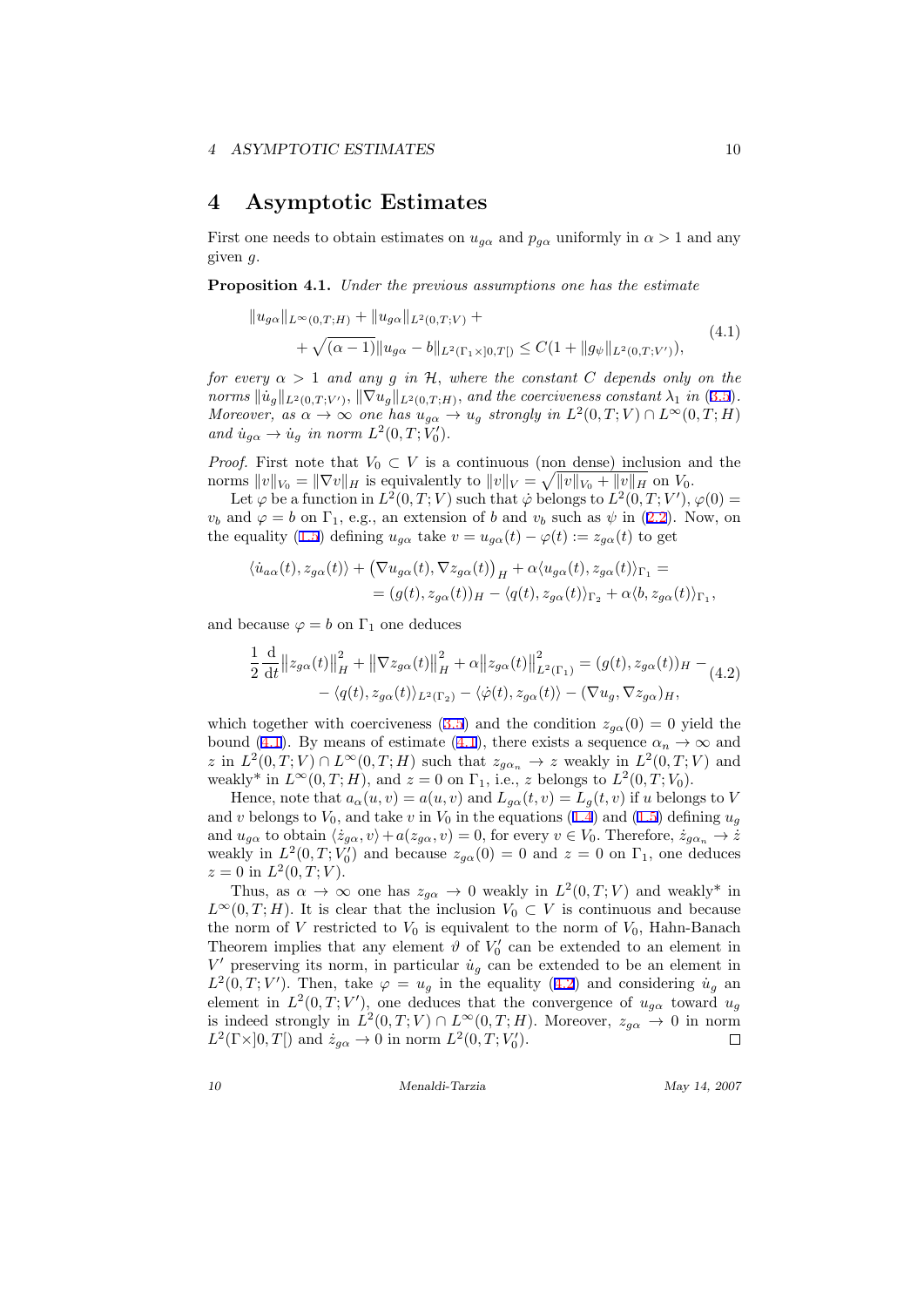#### *5 OPTIMAL CONTROL PROBLEMS* 11

**Proposition 4.2.** *Under the previous assumptions one has the estimate*

$$
||p_{g\alpha}||_{L^{\infty}(0,T;H)} + ||p_{g\alpha}||_{L^{2}(0,T;V)} ++ \sqrt{(\alpha - 1)}||p_{g\alpha}||_{L^{2}(\Gamma_{1} \times ]0,T[)} \leq C(1 + ||u_{g\alpha}||_{L^{2}(0,T;V')}),
$$
\n(4.3)

*for every*  $\alpha > 1$  *and any g in*  $H$ *, where the constant C depends only on the norms*  $||z_d||_{\mathcal{H}}, ||p_g||_{L^2(0,T;V')}, ||\nabla p_g||_{L^2(0,T;H)}$ , and the coerciveness constant  $\lambda_1$  in ([3.5\)](#page-8-0). *Moreover, as*  $\alpha \to \infty$  *one has*  $p_{g\alpha} \to p_g$  *strongly in*  $L^2(0,T;V) \cap L^{\infty}(0,T;H)$  $and \ \dot{p}_{g\alpha} \rightarrow \dot{p}_{g} \ \text{in norm } L^2(0,T; \dot{V}'_0).$ 

*Proof.* Note that even when  $b \neq 0$  the (Robin) boundary condition of  $p_g$  and *p*<sub>*gα*</sub> on  $\Gamma_1$  does not involve *b* directly. Certainly, the norm  $||u_{g\alpha}||_{L^2(0,T;V')}$  is bounded by  $||u_{g\alpha}||_{L^2(0,T;H)}$ , which is uniformly bounded in  $\alpha$ .

The technique used in Proposition [4.1](#page-10-0) applies for the adjoint states  $p_{q\alpha}$  and *p<sub>g</sub>*. Perhaps the only point to remark is the convergence as  $\alpha \to \infty$ . Indeed, one needs to make use of the weak (and later strong) convergence  $u_{q\alpha} \rightarrow u_q$  in  $L^2(0,T;V')$ , which is deduced for the convergence in  $L^2(0,T;H)$ .  $\Box$ 

# **5 Optimal Control Problems**

Weare now ready to consider the distributed control problems  $(1.9)$  $(1.9)$  and  $(1.10)$ . Our purpose is to establish

**Theorem 5.1.** *Let assumptions* [\(2.1](#page-3-0)) *and* ([2.2](#page-4-0)) *be hold, and*  $\hat{g}$  *and*  $\hat{g}^{\alpha}$  *be the minimizers in H of problems* ([1.9](#page-3-0)) *and* ([1.10](#page-3-0))*, respectively. Then, as the parameter*  $\alpha \to \infty$ , the minimizers  $\hat{g}_{\alpha} \to \hat{g}$  strongly in H. Moreover the corre $sponding$  *optimal state and adjoint state satisfy*  $(u_{\hat{g}_{\alpha}\alpha}, \dot{u}_{\hat{g}_{\alpha}\alpha}) \rightarrow (u_{\hat{g}}, \dot{u}_{\hat{g}})$  *and*  $(p_{\hat{g}_{\alpha}\alpha}, \dot{p}_{\hat{g}_{\alpha}\alpha}) \rightarrow (p_{\hat{g}}, \dot{p}_{\hat{g}})$  strongly in  $L^2(0,T;V) \times L^2(0,T;V'_0)$ .

*Proof.*We make several steps. First, be means of the estimate  $(4.1)$  $(4.1)$  $(4.1)$  in Proposition [4.1](#page-10-0) one has

 $||u_{0\alpha}||_{\mathcal{H}}$  ≤ *C*,  $\forall \alpha > 1$ ,

for some constant *C*. Now, from the inequality  $J(\hat{g}_{\alpha}) \leq J(0)$  we deduce

$$
\|\hat{g}_{\alpha}\|_{\mathcal{H}} + \|u_{\hat{g}_{\alpha}\alpha}\|_{\mathcal{H}} \leq C, \quad \forall \alpha > 1
$$

for some constant independent of  $\alpha > 1$ .

Again, estimate([4.1\)](#page-10-0) in Proposition [4.1](#page-10-0) and estimate [\(4.2\)](#page-10-0) in Proposition 4.2 yield

$$
||u_{\hat{g}_{\alpha}\alpha}||_{L^{2}(0,T;V)} + ||\dot{u}_{\hat{g}_{\alpha}\alpha}||_{L^{2}(0,T;V'_{0})} + + \sqrt{(\alpha - 1)}||u_{\hat{g}_{\alpha}\alpha} - b||_{L^{2}(0,T;L^{2}(\Gamma_{1}))} \leq C, \quad \forall \alpha > 1
$$

and

$$
||p_{\hat{g}_{\alpha}\alpha}||_{L^{2}(0,T;V)} + ||\hat{p}_{\hat{g}_{\alpha}\alpha}||_{L^{2}(0,T;V'_{0})} + + \sqrt{(\alpha - 1)}||p_{\hat{g}_{\alpha}\alpha}||_{L^{2}(0,T;L^{2}(\Gamma_{1}))} \leq C, \quad \forall \alpha > 1.
$$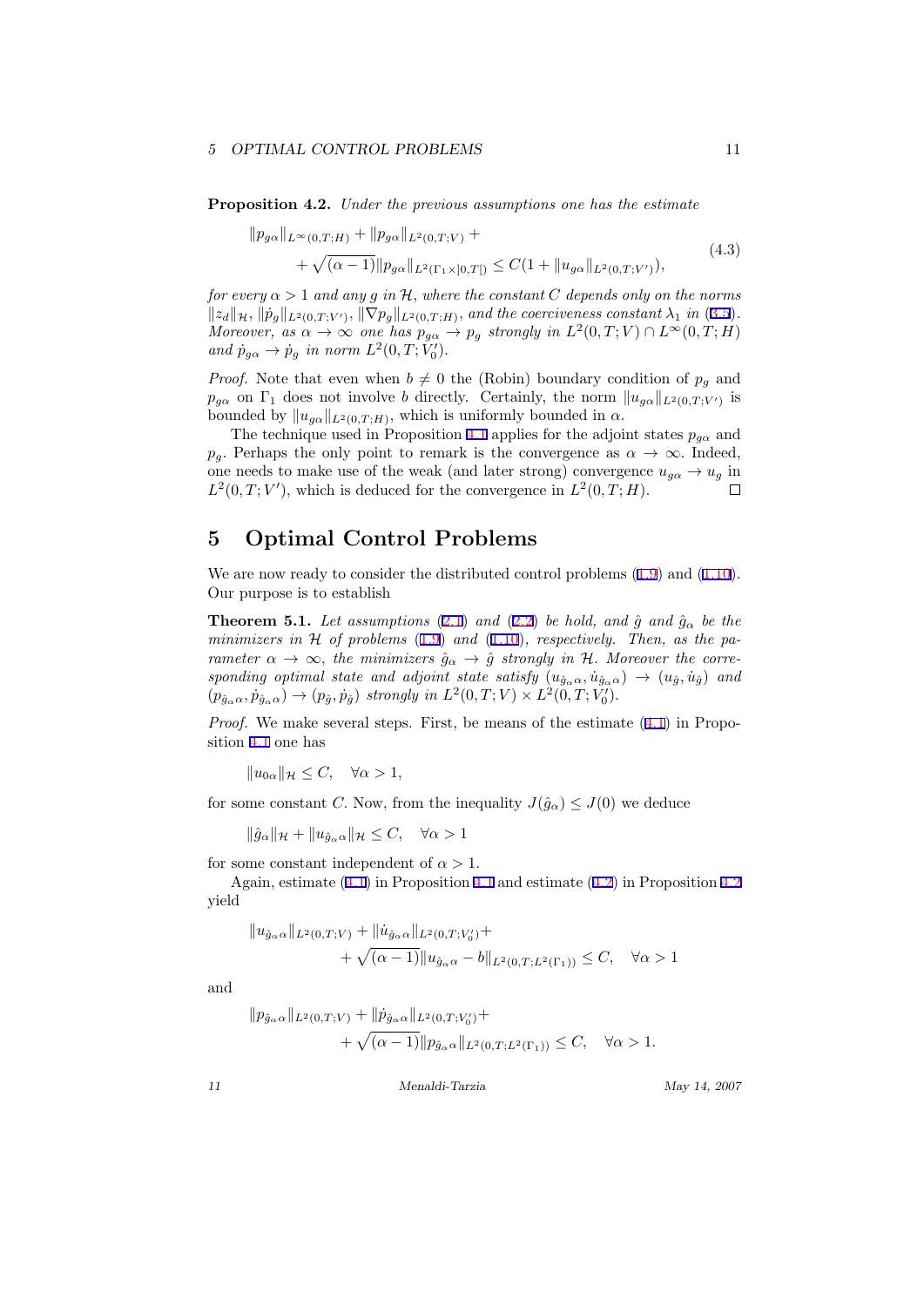#### *5 OPTIMAL CONTROL PROBLEMS* 12

Hence, there exist  $\bar{g}$  in  $\mathcal{H}$ ,  $\hat{u}$  and  $\hat{p}$  in  $L^2(0,T;V_0)$  with  $\hat{u}$  and  $\dot{p}$  in  $L^2(0,T;V_0')$ such that, for a convenient subsequence as  $\alpha \to \infty$  we has  $\hat{g}_{\alpha} \to \bar{g}$  weakly in  $\mathcal{H}, u_{\hat{g}_{\alpha}\alpha} \rightharpoonup \hat{u}$  weakly in  $L^2(0,T;V)$ ,  $u_{\hat{g}_{\alpha}\alpha} \rightharpoonup \hat{u}$  weakly in  $L^2(0,T;V'_0)$ ,  $p_{\hat{g}_{\alpha}\alpha} \rightharpoonup \hat{p}$ weakly in  $L^2(0,T;V)$ ,  $p_{\hat{g}_\alpha\alpha} \to \hat{p}$  weakly in  $L^2(0,T;V'_0)$ .

Bytaking  $v$  in  $V_0$  in the parabolic variational equality  $(2.5)$  $(2.5)$  and letting  $\alpha \to \infty$  $\alpha \to \infty$  $\alpha \to \infty$  we deduce that  $\hat{u}$  solves parabolic variational equality ([2.4](#page-4-0)), and by uniqueness  $\hat{u} = u_{\hat{g}}$ . In particular  $u_{\hat{g}_{\alpha}\alpha} \to u_{\hat{g}}$  weakly in  $L^2(0,T;V'_0)$ . Thus, by taking  $v$  in  $V_0$  in the parabolic variational equality defining the adjoint state  $p_{\hat{g}_{\alpha} \alpha}$  in Proposition [3.2](#page-7-0) and letting  $\alpha \to \infty$  we deduce that  $\hat{p} = p_{\bar{g}}$ . On the other hand, taking limit in the equality  $m\hat{g}_{\alpha} + p_{\hat{g}_{\alpha}\alpha} = 0$  we deduce  $m\bar{g} + p_{\bar{g}} = 0$ . Thus, by using Proposition [3.1,](#page-5-0) this proves that  $\bar{g}$  is a minimizer for the control problem  $(1.9)$ , and by uniqueness  $\hat{g} = \bar{g}$ .

At this point, we have

$$
(\hat{g}_{\alpha}, u_{\hat{g}_{\alpha}\alpha}, \dot{u}_{\hat{g}_{\alpha}\alpha}, p_{\hat{g}_{\alpha}\alpha}, \dot{p}_{\hat{g}_{\alpha}\alpha}) \rightarrow (\hat{g}, u_{\hat{g}}, \dot{u}_{\hat{g}}, p_{\hat{g}}, \dot{p}_{\hat{g}})
$$

weakly in the corresponding spaces, initially for a convenient subsequence as  $\alpha \rightarrow \infty$ , but in view of the uniqueness of the limit, the weak convergence whole as  $\alpha \to \infty$ .

To prove the strong convergence we use the weak semicontinuity of the norm and the optimality of  $\hat{g}, \hat{g}_{\alpha}$ , namely,

$$
J(\hat{g}) = \frac{1}{2} ||u_{\hat{g}} - z_d||_{\mathcal{H}}^2 + \frac{m}{2} ||\hat{g}||_{\mathcal{H}}^2 \le \liminf_{\alpha \to \infty} \left[ \frac{1}{2} ||u_{\hat{g}_{\alpha}\alpha} - z_d||_{\mathcal{H}}^2 + \frac{m}{2} ||\hat{g}_{\alpha}||_{\mathcal{H}}^2 \right] \le
$$
  

$$
\le \limsup_{\alpha \to \infty} \left[ \frac{1}{2} ||u_{\hat{g}_{\alpha}\alpha} - z_d||_{\mathcal{H}}^2 + \frac{m}{2} ||\hat{g}_{\alpha}||_{\mathcal{H}}^2 \right] \le \limsup_{\alpha \to \infty} J_{\alpha}(g),
$$

for any *g* in *H*. In view of Proposition [4.1,](#page-10-0)  $u_{g\alpha} \to u_g$  strongly in  $L^2(0,T;V)$  as  $\alpha \to \infty$ , which implies that

$$
\limsup_{\alpha \to \infty} J_{\alpha}(g) = \lim_{\alpha \to \infty} \left[ \frac{1}{2} ||u_{g\alpha} - z_d||_{{\mathcal H}}^2 + \frac{m}{2} ||g||_{{\mathcal H}}^2 \right] = J(g).
$$

By taking infimum on *g,* all the above inequalities become equalities and therefore

$$
\frac{1}{2}||u_{\hat{g}_{\alpha}\alpha} - z_d||_{\mathcal{H}}^2 + \frac{m}{2}||\hat{g}_{\alpha}||_{\mathcal{H}}^2 \to \frac{1}{2}||u_{\hat{g}} - z_d||_{\mathcal{H}}^2 + \frac{m}{2}||\hat{g}||_{\mathcal{H}}^2.
$$

This and the weak convergence imply that  $(\hat{g}_{\alpha}, u_{\hat{g}_{\alpha},\alpha}) \rightarrow (\hat{g}, u_{\hat{g}})$  strongly in  $\mathcal{H} \times \mathcal{H}$ *,* as  $\alpha \to \infty$ *.* 

Finally, if  $z_{\alpha} = u_{\hat{g}_{\alpha} \alpha} - u_{\hat{g}}$  then we deduce

$$
\int_0^T \left[ \langle \dot{z}_{\alpha}(t), z_{\alpha}(t) \rangle + a_1(z_{\alpha}(t), z_{\alpha}(t)) + (\alpha - 1) \int_{\Gamma_1} |z_{\alpha}(x, t)|^2 \, \mathrm{d}x \right] \, \mathrm{d}t \le
$$
  

$$
\le \int_0^T \left[ \langle \hat{g}_{\alpha} - \dot{u}_{\hat{g}}, z_{\alpha} \rangle - a(u_{\hat{g}}, z_{\alpha}) - \int_{\Gamma_2} q(x, t) z_{\alpha}(x, t) \, \mathrm{d}x \right] \, \mathrm{d}t.
$$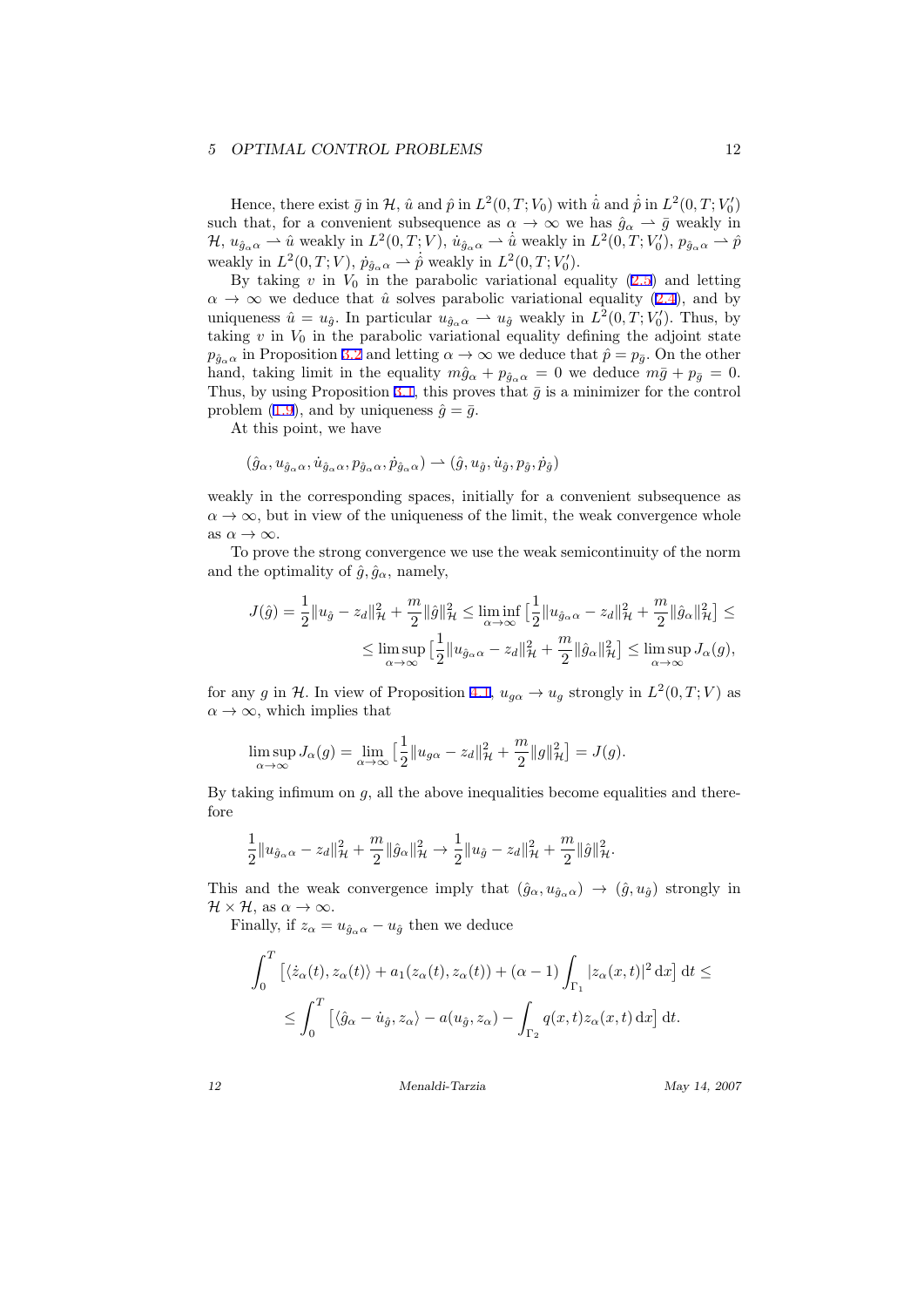Since  $z_{\alpha} \to 0$  weakly in  $L^2(0,T;V)$  and  $\hat{g}_{\alpha} \to \hat{g}$  strongly in  $H$ *,* we obtain  $u_{\hat{g}_{\alpha} \alpha} \to u_{\hat{g}}$  strongly in  $L^2(0,T;V)$ , as  $\alpha \to \infty$ . Now, going back to the equation one has

$$
\langle \dot{z}_{\alpha}(t), v \rangle + a(z_{\alpha}(t), v) = \langle \hat{g}_{\alpha} - \hat{g}, v \rangle.
$$

Now, taking sup for *v* in  $V_0$  with  $||v_0||_{V_0} \leq 1$  and integrating in  $]0, T[$  one obtains the strong convergence of the time derivative. Similarly,  $(p_{\hat{g}_{\alpha}\alpha}, p_{\hat{g}_{\alpha}\alpha}) \rightarrow (p_{\hat{g}}, p_{\hat{g}})$ strongly in  $L^2(0,T;V) \times L^2(0,T;V'_0)$ , as  $\alpha \to \infty$ . This completes the proof.

Also we have

**Proposition 5.2.** *If*  $\alpha_2 \geq \alpha_1 \geq \alpha_0 > 0$  *then there exists a constant*  $C = C_{\alpha_0}$ *such that for every g in H one has*

$$
||u_{g\alpha_1} - u_{g\alpha_2}||_{L^2(0,T;V)} \leq C_{\alpha_0}(\alpha_2 - \alpha_1)||b - u_{g\alpha_2}||_{L^2(0,T;H^{-1/2}(\Gamma_1))}, \quad (5.1)
$$

*and*

$$
||p_{g\alpha_1} - p_{g\alpha_2}||_{L^2(0,T;V)} \leq C_{\alpha_0}(\alpha_2 - \alpha_1) (||p_{g\alpha_2}||_{L^2(0,T;H^{-1/2}(\Gamma_1))} + ||b - u_{g\alpha_2}||_{L^2(0,T;H^{-1/2}(\Gamma_1)))},
$$
\n(5.2)

*i.e., the dependency in α is Lipschitz continuous.*

*Proof.* For a fixed *g* and  $\alpha_2 \ge \alpha_1 \ge \alpha_0 > 0$  set  $z = u_{g\alpha_2} - u_{g\alpha_1}$  to obtain from the equation  $(1.5)$  with  $\alpha_i$  the identity

$$
\langle \dot{z}(t), v \rangle + a_{\alpha_1}(z(t), v) = (\alpha_2 - \alpha_1) \int_{\Gamma_1} (b - u_{g\alpha_2}) v \, d\gamma, \quad \forall v \in V.
$$

By taking  $v = z(t)$  and by means of the inequalities

$$
\Big| \int_0^T dt \int_{\Gamma_1} (b - u_{g\alpha_2}) z \, d\gamma \Big| \le C_0 \|b - u_{g\alpha_2}\|_{L^2(0,T;H^{-1/2}(\Gamma_1))} \|z\|_{L^2(0,T;V)}
$$

and

$$
a_{\alpha}(v, v) \geq \lambda(\alpha_0) ||v||_V^2, \quad \forall v \in V, \ \alpha \geq \alpha_0,
$$

we deduce the desired estimate with  $C_{\alpha_0} = C_0/\lambda(\alpha_0)$ .

Similarly, for a fixed *g* and  $\alpha_2 \ge \alpha_1 \ge \alpha_0 > 0$  set  $w = p_{g\alpha_2} - p_{g\alpha_1}$  to obtain fromthe equation  $(3.5)$  $(3.5)$  with  $\alpha_i$  the identity

$$
\langle \dot{w}(t), v \rangle + a_{\alpha_1}(w(t), v) = (\alpha_1 - \alpha_2) \int_{\Gamma_1} p_{g\alpha_2} v \, d\gamma + (u_{g\alpha_2} - u_{g\alpha_1}, v)_H,
$$

for every *v* in *V*. By taking  $v = w(t)$  and in view of the estimate (5.1), we conclude.  $\Box$ 

Under some more restrict assumption we have monotonicity on *α*

*13 Menaldi-Tarzia May 14, 2007*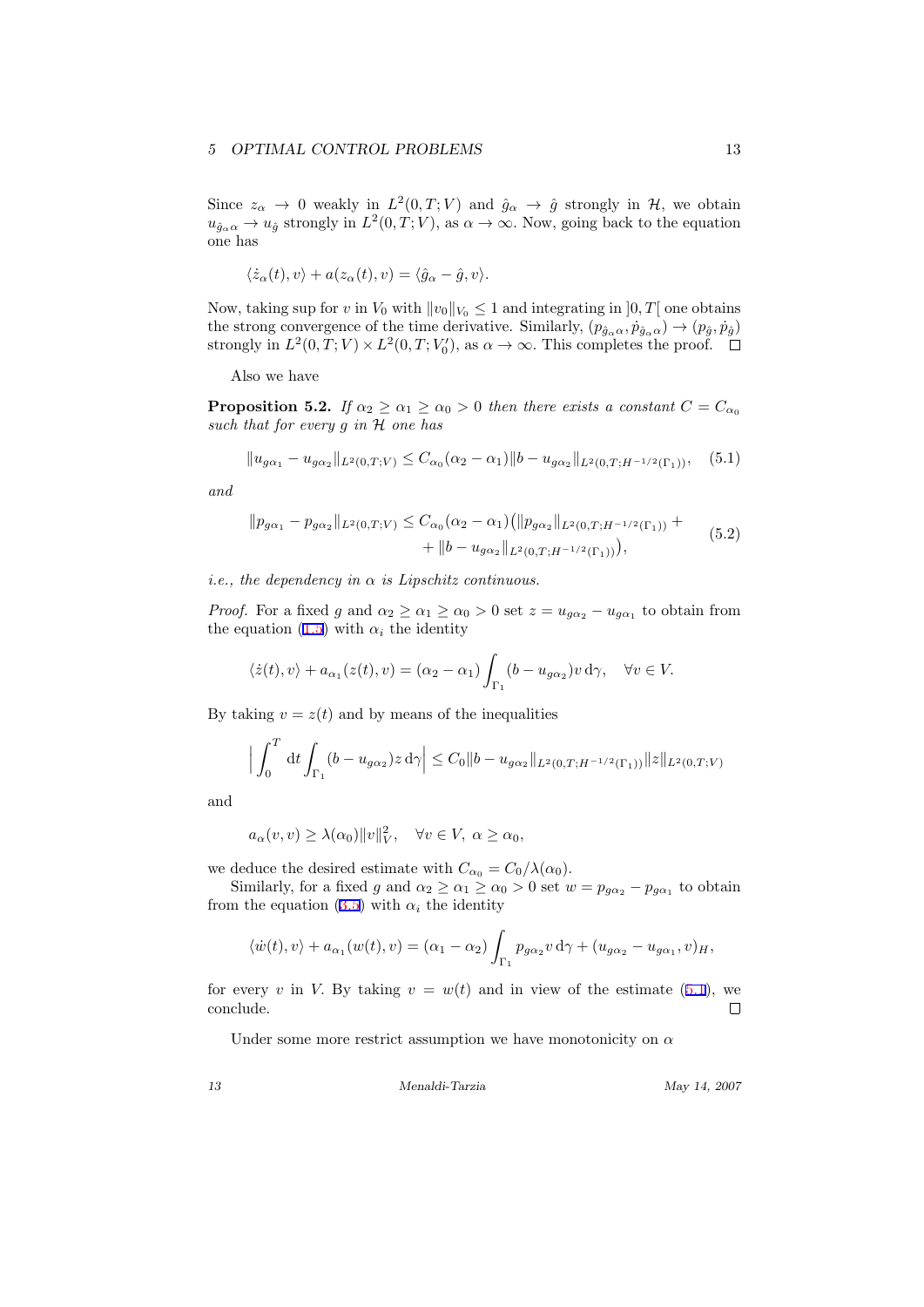**Proposition 5.3.** *Let us assume the data b constant on*  $\Gamma_1$ ,  $v_b \leq b$  *on*  $\Omega$ *,*  $g \leq 0$  *in*  $\Omega \times ]0, T[$  *and*  $q \geq 0$  *on*  $\Gamma_2 \times ]0, T[$ *. Then*  $u_{g\alpha} \leq u_g \leq b$  *for every*  $\alpha > 0$ *. Moreover, if*  $0 < \alpha_1 \leq \alpha_2$  *then*  $u_{g\alpha_1} \leq u_{g\alpha_2} \leq u_g \leq b$  *in*  $\Omega \times ]0, T[$ *.* Furthermore, if  $b \le z_d$  in  $\Omega \times ]0,T[$  then  $p_{g\alpha_1} \le p_{g\alpha_2} \le p_g \le 0$  in  $\Omega \times ]0,T[$ , for *every*  $\alpha_2 \geq \alpha_1 > 0$ *.* 

*Proof.* First, the maximum principle implies that  $u_{g\alpha} \leq b$ . Indeed, if  $z = (u_{g\alpha} - b)$ *b*) then we have

$$
\langle \dot{z}(t), z^+(t) \rangle + a(z(t), z^+(t)) + \alpha \int_{\Gamma_1} z(t) z^+(t) d\gamma =
$$
  
=  $(g(t), z^+(t)) - \int_{\Gamma_2} q(t) z^+(t) d\gamma$ 

after using the fact that *b* is constant, which implies  $z^+ = 0$ .

Similarly, if  $w = u_{g\alpha_2} - u_{g\alpha_1}$  with  $\alpha_2 > \alpha_1$  then we get

$$
\langle \dot{w}(t), w^+(t) \rangle + a_{\alpha_1} \big( w(t), w^+(t) \big) + (\alpha_2 - \alpha_1) \int_{\Gamma_1} (b - u_{g\alpha_2}(t) z^+(t) d\gamma = 0,
$$

which yields  $w \leq 0$ , i.e.,  $u_{g\alpha_2} \leq u_{g\alpha_1}$ .

Finally, if  $y = u_{q\alpha} - u_q$  then we obtain

$$
\langle \dot{y}(t), y^{+}(t) \rangle + a(y(t), y^{+}(t)) + \alpha \int_{\Gamma_1} (b - u_{g\alpha}(t)y^{+}(t) d\gamma = 0,
$$

which yields  $y \leq 0$ , i.e.,  $u_{g\alpha} \leq u_g$ .

The estimate on the adjoint state follows from a comparison with the solution *r* of the parabolic variational equality with terminal condition

$$
\begin{cases}\nr \in L^2(0, T; V), & r(T) = 0 \quad \text{and} \quad \dot{r} \in L^2(0, T; V') \\
\text{such that} \quad -\langle \dot{r}(t), v \rangle + a(r(t), v) = (b - z_d, v)_H, & \forall v \in V.\n\end{cases} \tag{5.3}
$$

Indeed, if  $b \leq z_d$  in  $\Omega \times ]0, T[$  then the maximum principle (as above) yields  $p_g \le r \le 0$ . Next, similarly to the state *u* with  $b = 0$ , one deduces that  $p_{g\alpha_1} \le$  $p_{g\alpha_2} \leq p_g \leq r \leq 0$  in  $\Omega \times ]0, T[$ , for every  $\alpha_2 \geq \alpha_1 > 0$ .

Certainly, the maximum principle yields  $u_{g_1} \leq u_{g_2}$  and  $u_{g_1\alpha} \leq u_{g_2\alpha}$  if  $g_1 \leq$ *g*<sub>2</sub>, but a priori, it is not clear when the minimizers satisfy  $\hat{g} \geq \hat{g}_{\alpha}$  to deduce the monotonicity  $u_{g_{\alpha_1} \alpha_1} \leq u_{g_{\alpha_2} \alpha_2} \leq u_{g_{\alpha}} \leq b$ .

# **6 Final Comments**

Variational inequalities was popular in the 70's, most of the main techniques for parabolic variational inequalities can be found in various classic books, e.g., Bensoussan and Lions[[5\]](#page-15-0), among other.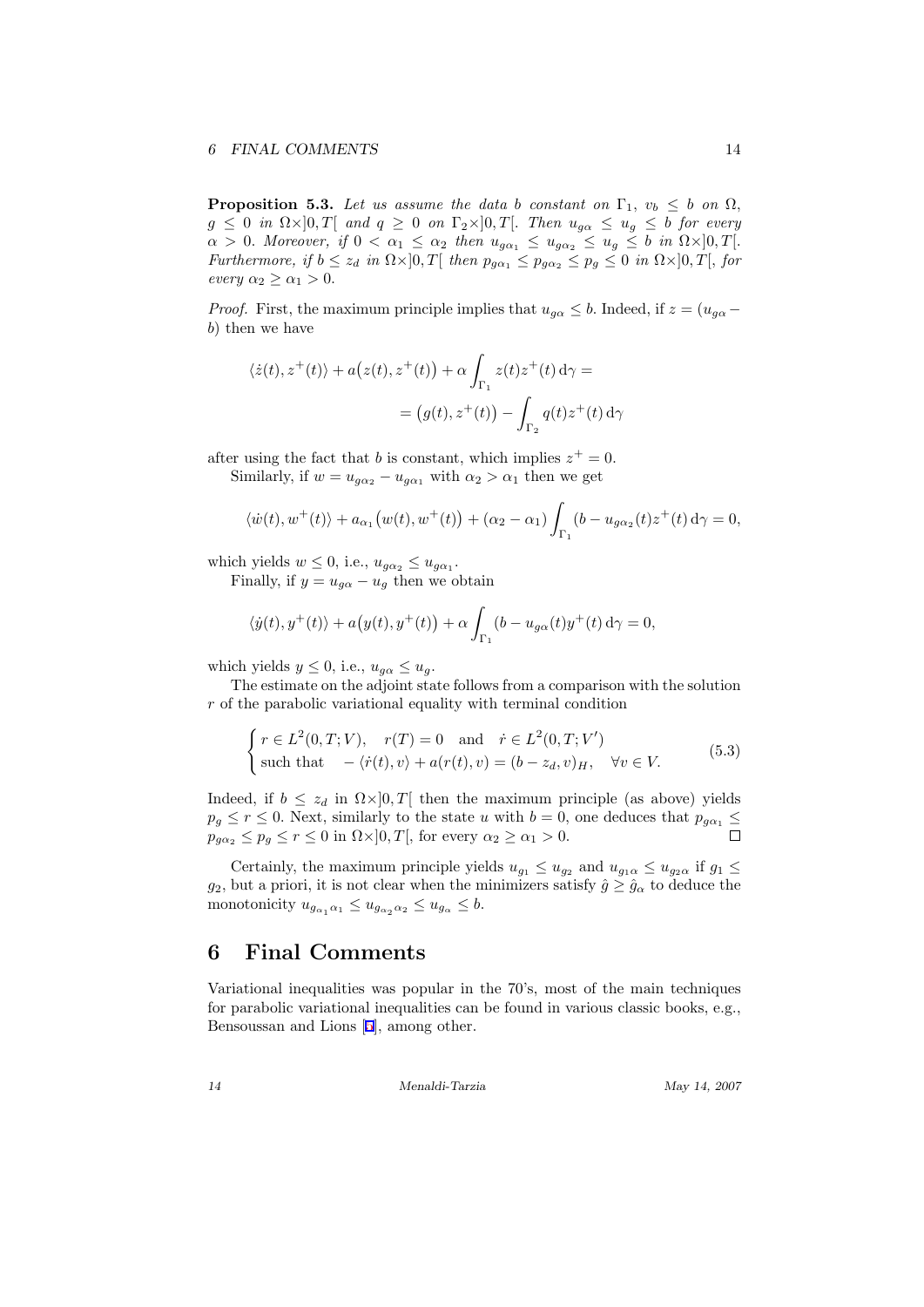#### <span id="page-15-0"></span>*REFERENCES* 15

It is well known that the regularity of the mixed problem is problematic when both portions of the boundary  $\Gamma_1$  and  $\Gamma_2$  have a nonempty intersection, e.g. see the book Grisvard[[9\]](#page-16-0). Recently, sufficient conditions (on the data) to obtain a  $H<sup>2</sup>$  regularity for a (elliptic) mixed boundary conditions are given in Bacuta et al. [3], see also Azzam and Kreyszig [1], among others.

Numerical analysis of a parabolic PDE with mixed boundary conditions (Dirichlet and Neumann) is studied in Babuska and Ohnimus [2], while a parabolic control problem with Robin boundary conditions is considered in Chrysafinos et al. [7] and Bergounioux and Troltzsch [6].

The state equation, i.e., a parabolic PDE with mixed boundary conditions (Robin and Neumann) has been discussed in Ben Belgacem et al. [4] and Tarzia [\[12](#page-16-0)].

Certainly, there are several possible extensions, e.g., a state equation of the form

$$
\partial_t u - \text{div}(A(x,t)\nabla u) + b(t,x)u = f \text{ in } \Omega \times ]0,T[,
$$

with mixed boundary conditions. A carefully analysis is necessary, but the main techniques used to let  $\alpha \to \infty$  in the parabolic variational inequality seems to be very well adaptable to more general situations.

# **References**

- [1] A. Azzam and E. Kreyszig. On solutions of elliptic equations satisfying mixed boundary conditions, *SIAM J. Math. Anal.* **13** (1982), 254–262.
- [2] I. Babuska and S. Ohnimus. A priori error estimation for the semidiscrete finite element method of parabolic differential equations, *Comput. Methods Appl. Mech. Engrg.* **190** (2001), 4691–4712.
- [3] C. Bacuta, J.H. Bramble and J.E. Pasciak. Using fnite element tools in proving shift theorems for elliptic boundary value problems, *Numer. Linear Algebra Appl.* **10** (2003), 33–64.
- [4] F. Ben Belgacem, H. El Fekih and J.P. Raymond. A penalized Robin approach for solving a parabolic equation with nonsmooth Dirichlet boundary conditions, *Asymptot. Anal.* **34** (2003), 121–136.
- [5] A. Bensoussan and J.L. Lions. *Applications of Variational Inequalities in Stochastic Control*. North-Holland, Amsterdam, 1982.
- [6] M. Bergounioux and F. Troltzsch. Optimal control of semilinear parabolic equations with state-constraints of bottleneck type, *ESAIM: Control, Optimization and Calculus of Variations* **4** (1999), 595–608.
- [7] K. Chrysafinos, M.D. Gunzburger and L.S. Hou. Semidiscrete approximations of optimal Robin boundary control problems constrained by semilinear parabolic PDE, *J. Math. Anal. Appl.* **323** (2006), 891–912.